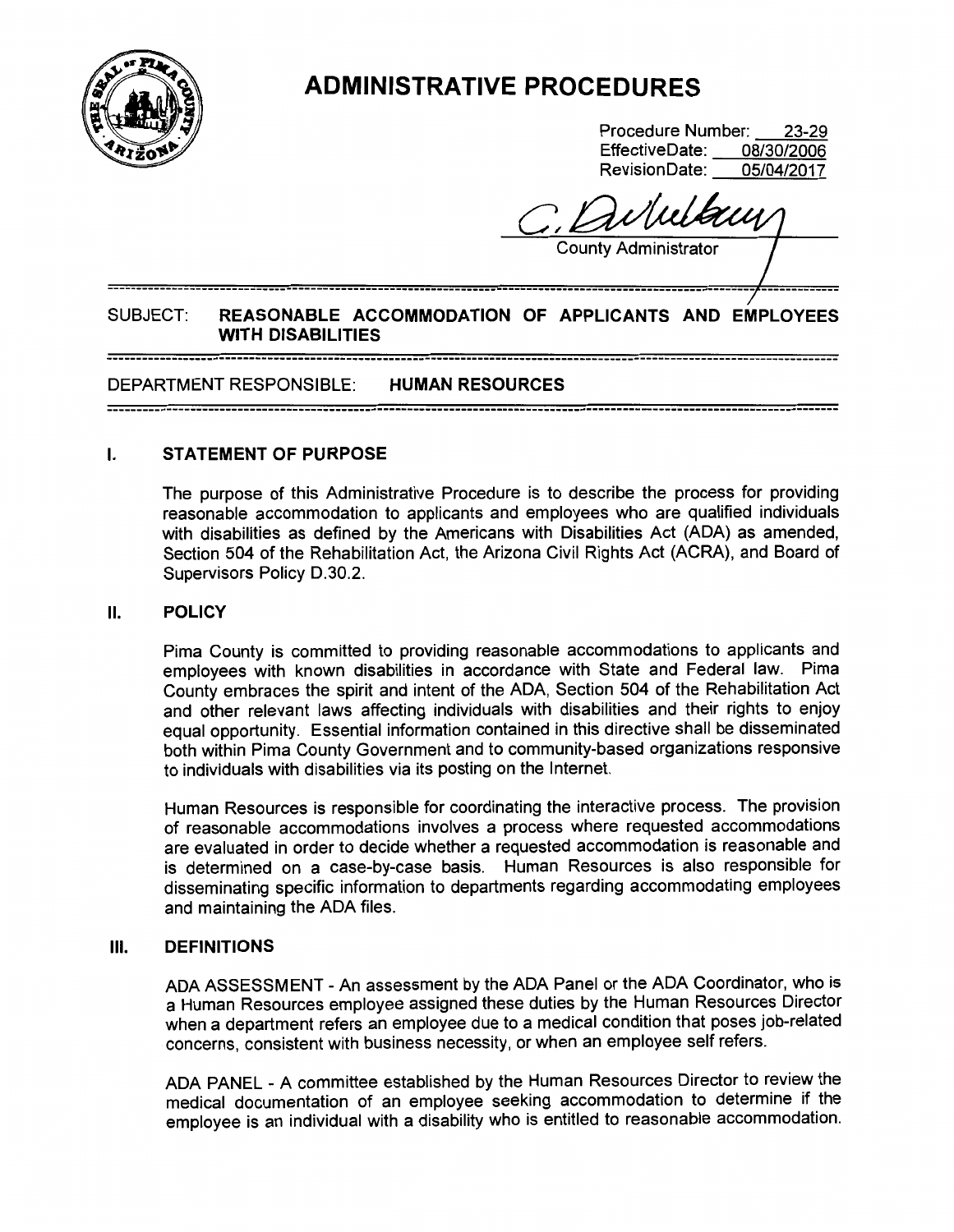The ADA Panel may be contacted through Pima County Employment Rights, ADA Coordinator, (520) 724-2782 or ADA.coordinator@pima.gov.

--------------------------------------------------------------------------------------------------------------------------

APPLICANT - An individual submitting an application for employment with Pima County or a current Pima County employee who is being considered for another position with the County.

DIRECT THREAT - A significant risk of substantial harm to the health or safety of the individual, or others, that cannot be eliminated or reduced by reasonable accommodation.

DISABILITY - Means, with respect to an individual:

- 1. a physical or mental impairment that substantially limits one or more of the major life activities of such individual;
- 2. a record of such an impairment; or
- 3. being regarded as having such an impairment. This means that the individual has been subjected to an action prohibited by the ADA as amended because of an actual or perceived impairment that is not both "transitory and minor."

EMPLOYEE - An individual employed by Pima County Government.

ESSENTIAL FUNCTIONS - The term essential functions means the fundamental job duties of the employment position the individual with a disability holds or desires. The term "essential functions" does not include the marginal functions of the position. A job function may be considered essential for any of several reasons, including but not limited to the following:

- The reason the position exists is to perform that function;
- There are a limited number of employees available among whom the performance of that job function can be distributed; and/or
- The function may be highly specialized so that the incumbent in the position is hired for his or her expertise or ability to perform the particular function.

The determination of what constitutes an essential function shall be made by the Appointing Authority of the Department the employee is assigned to and the Appointing Authority shall consider the following factors in determining what aspects of a position are essential:

- 1. The judgment of the Appointing Authority as to which functions are essential;
- 2. Written job descriptions prepared before advertising or interviewing applicants;
- 3. Designation of a function as "essential" on the FMLA-ADA Essential Job Function Analysis Form (Attachment 4);
- 4. Essential Qualifications included on a job announcement;
- 5. The amount of time spent on the job performing the function;
- 6. The consequences of not requiring the incumbent to perform the function;
- 7. The work experience of past incumbents in the job;
- 8. The current work experience of incumbents in similar jobs.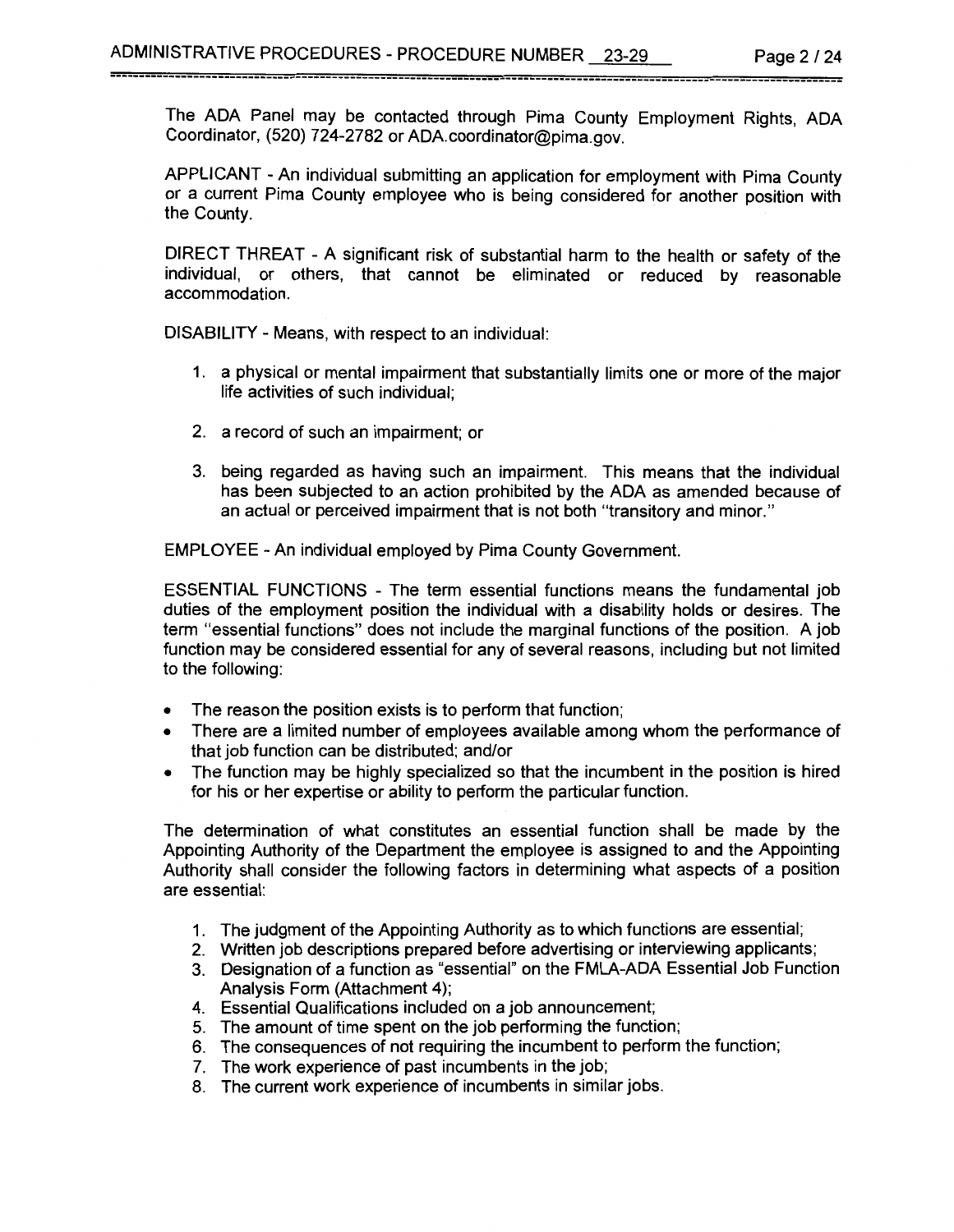\_\_\_\_\_\_\_\_\_\_\_

INTERACTIVE PROCESS - An informal, "good faith" communication process facilitated by the ADA Coordinator that involves both County management and the individual with a disability used to identify the precise job-related limitations resulting from the disability and a reasonable accommodation(s) to overcome those limitations. The objective of the interactive process is to find an effective accommodation that includes: (i) analyzing the barrier(s) to equal employment opportunity in the application process, the job, or a benefit or privilege of employment caused by the disability; (ii) consulting with the applicant/employee to identify possible accommodations; (iii) assessing the effectiveness of possible accommodations in eliminating or reducing the identified barrier(s) to equal employment opportunity in consultation with the applicant/employee; and (iv) considering the preference of the applicant/employee and selecting and implementing the accommodation that is most appropriate for both the applicant/employee and the employer.

MAJOR LIFE ACTIVITIES - As related to the ADA include, but are not limited to, caring for oneself, performing manual tasks, seeing, hearing, eating, sleeping, walking, standing, sitting, reaching, lifting, bending, speaking, breathing, learning, reading, concentrating, thinking, communicating, interacting with others, and working. Also includes the operation of a major bodily function, including, but not limited to, functions of the immune system, special sense organs and skin, normal cell growth, digestive, genitourinary, bowel, bladder, neurological, brain, respiratory, circulatory, cardiovascular,<br>endocrine hemic lymphatic musculoskeletal and reproductive functions. The endocrine, hemic, lymphatic, musculoskeletal, and reproductive functions. operation of a major bodily function includes the operation of an individual organ within a body system.

MEDICAL INFORMATION - For Human Resources use, medical information will be limited to the medical provider's letter or statements of medical impairment. (See Administrative Procedure No. 23-28)

QUALIFIED INDIVIDUAL - An individual with a disability who satisfies the requisite skill, experience, education and other job-related requirements of the employment position such individual holds or desires, and who, with or without reasonable accommodation, can perform the essential functions of such position.

REASONABLE ACCOMMODATION - Modifications or adjustments to a job application process that enable a qualified applicant with a disability to be considered for the position the person desires; modifications or adjustments to the work environment, or to the manner or circumstances under which the position held or desired is customarily performed, that enable an otherwise qualified individual to perform the essential functions of that position; or modifications or adjustments that enable a covered entity's employee with a disability to enjoy equal benefits and privileges of employment as are enjoyed by its other similarly situated employees without disabilities. Reasonable accommodation may include, but is not limited to:

- a. making existing facilities used by employees readily accessible to and usable by individuals with disabilities;
- b. job restructuring;
- c. part-time or modified work schedules;
- d. reappointment to a vacant position;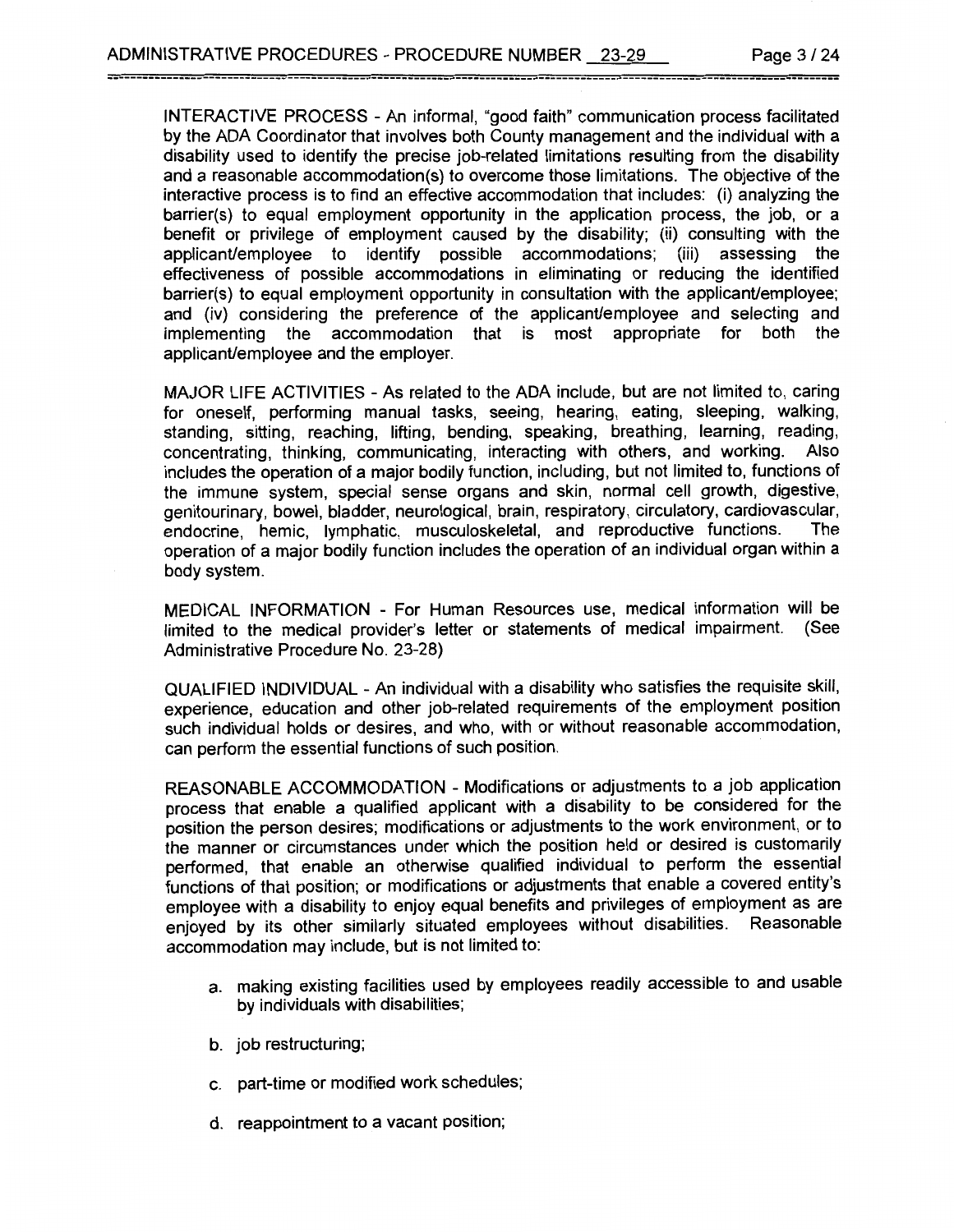- e. acquisition or modifications of equipment or devices;
- f. appropriate adjustment or modification of examinations, training materials or policies;
- g. the provision of qualified readers or interpreters;
- h. and other similar accommodations for individuals with disabilities.

--------------------------------------------------------------------------------------------------------------------------

SUBSTANTIALLY LIMITS - The term "substantially limits" shall be construed broadly in favor of expansive coverage, to the maximum extent permitted by the terms of the ADA. "Substantially limits" is not meant to be a demanding standard. An impairment is a disability within the meaning of this section if it substantially limits the ability of an individual to perform a major life activity as compared to most people in the general population. An impairment need not prevent, or significantly or severely restrict, the individual from performing a major life activity in order to be considered substantially limiting.

The comparison of an individual's performance of a major life activity to the performance of the same major life activity by most people in the general population usually will not require scientific, medical, or statistical analysis. Nothing in this paragraph is intended, however, to prohibit the presentation of scientific, medical, or statistical evidence to make such a comparison where appropriate.

An impairment that is episodic or in remission is a disability if it would substantially limit a major life activity when active. The effects of an impairment lasting or expected to last fewer than six months can be substantially limiting within the meaning of this Administrative Procedure.

In determining whether an individual is substantially limited in a major life activity, it may be useful in appropriate cases to consider, as compared to most people in the general population, the condition under which the individual performs the major life activity; the manner in which the individual performs the major life activity; and/or the duration of time it takes the individual to perform the major life activity, or for which the individual can perform the major life activity.

UNDUE HARDSHIP - With respect to the provision of an accommodation, significant difficulty or expense incurred by a covered entity, when considered in light of the following factors set out in 29 C.F.R. § 1630.2(p): "(i) The nature and net cost of the accommodation needed under this part, taking into consideration the availability of tax credits and deductions, and/or outside funding; (ii) The overall financial resources of the facility or facilities involved in the provision of the reasonable accommodation, the number of persons employed at such facility, and the effect on expenses and resources; (iii) The overall financial resources of the covered entity, the overall size of the business of the covered entity with respect to the number of its employees and the number, type and location of its facilities; (iv) The type of operation or operations of the covered entity, including the composition, structure and functions of the workforce of such entity, and the geographic separateness and administrative or fiscal relationship of the facility or facilities in question to the covered entity; and (v) The impact of the accommodation upon the operation of the facility, including the impact on the ability of other employees to perform their duties and the impact on the facility's ability to conduct business."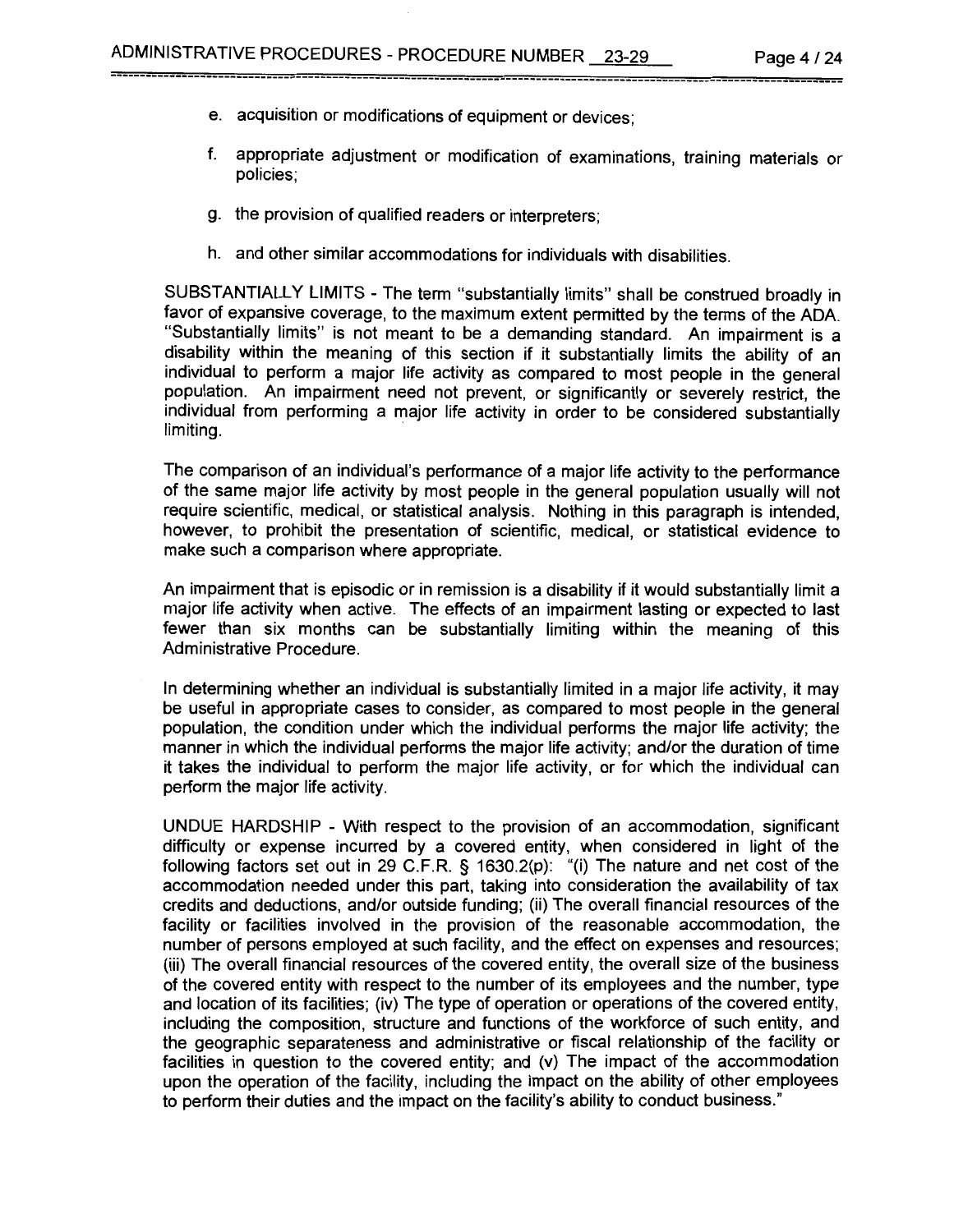#### IV. **PROCEDURES**

#### A. Applicants

1. Applicants with disabilities may request reasonable accommodation for employment testing, interviewing, and training processes.

--------------------------------------------------------------------------------------------------------------------------

- 2. An applicant with a disability desiring accommodation should contact Human Resources and/or the ADA Coordinator to request a reasonable accommodation. The applicant must sign and date the Authorization for Limited Release of Medical Information (Attachment 1) and complete the Request for Reasonable Accommodation for Pima County Applicants Form (Attachment 2) to include:
	- a. The applicant's name, home and email addresses, and phone number(s);
	- b. A description of the applicant's functional limitations for which accommodation(s) is/are being requested;
	- c. A description of any potential reasonable accommodation(s) that would overcome the limitation(s).
- 3. If the applicant's disability is not obvious, the applicant may be required to provide medical verification of the disability to the ADA Coordinator. Any medical information supplied for medical verification will be treated as confidential to the extent required by law and will be returned immediately to the applicant after review. The ADA Coordinator will determine if the applicant has a disability as defined in the ADA regulation including the rules of construction for determining if a person is substantially limited. If the ADA Coordinator is unable to determine if the applicant has a disability, the ADA Coordinator will contact the Pima County Attorney's Office for review and advice.
- 4. After receiving the Request for Reasonable Accommodation for Pima County Applicants Form, and verifying the applicant's disability if necessary, the ADA Coordinator will meet with the applicant to review the applicant's requested reasonable accommodations. During the Interactive Process, Pima County will:
	- a. Communicate directly with the applicant and engage in a good faith exploration of possible accommodations with the shared goal of identifying an accommodation that allows the applicant to participate in the application process effectively.
	- b. Offer alternative accommodations, when such alternatives are identified during the interactive process that provide an equally effective employment opportunity to the applicant and would not cause an undue hardship for Pima County.
	- c. Give primary consideration to the accommodation preferred by the applicant when more than one accommodation would eliminate the barrier(s) to equal opportunity in the application process or if the applicant would prefer to provide his or her own accommodation; and provide the less expensive accommodation or the accommodation that is easier to provide if Pima County exercises its ultimate discretion to choose between equally effective accommodations.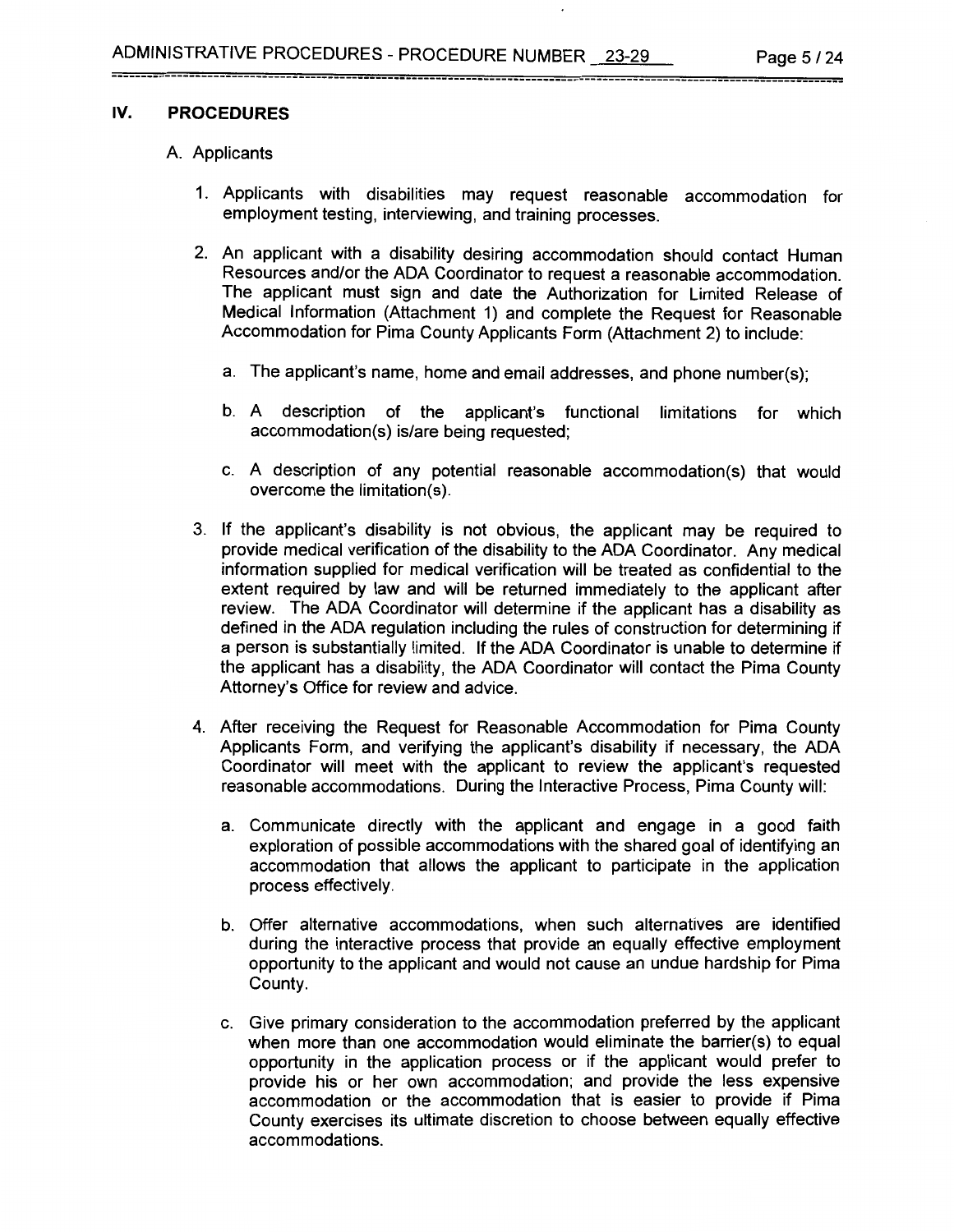5. Once all of the possible reasonable accommodation options have been evaluated, the ADA Coordinator, in consultation with the hiring department and/or the Human Resources Recruitment and Selection unit, will determine if the applicant can be reasonably accommodated without undue hardship.

--------------------------------------------------------------------------------------------------------------------------

- 6. If the applicant can be reasonably accommodated, the ADA Coordinator will generate a memorandum setting forth the accommodation(s) to the Pima County employees who will be directly involved in the provision of accommodations, including, but not necessarily limited to, the Appointing Authority or Designee, the Department liaison in the Recruitment and Selection unit of Human Resources, and any outside individuals whose presence is required, such as readers, notetakers, sign language interpreters, etc. The ADA Coordinator will verify that the reasonable accommodation identified is made available to the applicant in a timely manner.
- 7. If the ADA Coordinator determines that no reasonable accommodation is available, the ADA Coordinator will document the basis for the determination in a memorandum to the Appointing Authority, the Director of Human Resources, and the Applicant and, if applicable, the Advocate for the Applicant.
- B. Employees

NOTE: If an employee is requesting use of a small, personal electrical appliance for medical reasons and has no other accommodation requests. the employee and/or department shall follow procedures set forth in Section C below.

- 1. An employee may make a request for reasonable accommodation to his/her immediate supervisor or directly to the ADA Coordinator. If the request is made to the immediate supervisor, the supervisor will obtain a department referral form from the ADA Coordinator and return it to the ADA Coordinator after filling it out and generally describing the reason for the referral. The employee shall be given a copy of the referral form. Once an employee, either through self-referral or departmental referral, indicates a need for workplace accommodations, the ADA Coordinator will invite the employee to submit a request for reasonable accommodations and will provide the necessary forms to the employee.
- 2. The ADA Coordinator will meet with the employee and request that the employee sign and date the Authorization for Limited Release of Medical Information (Attachment 1) and complete the Request for Reasonable Accommodation for Pima County Employees Form (Attachment 3A) and Reasonable Accommodation Worksheet (Attachment 38) to include:
	- a. The employee's name, department, title, home address, and phone number(s);
	- b. A description of the employee's functional limitations for which accommodation(s) is/are being requested;
	- c. A description of any potential reasonable accommodation(s) that would overcome the limitation(s).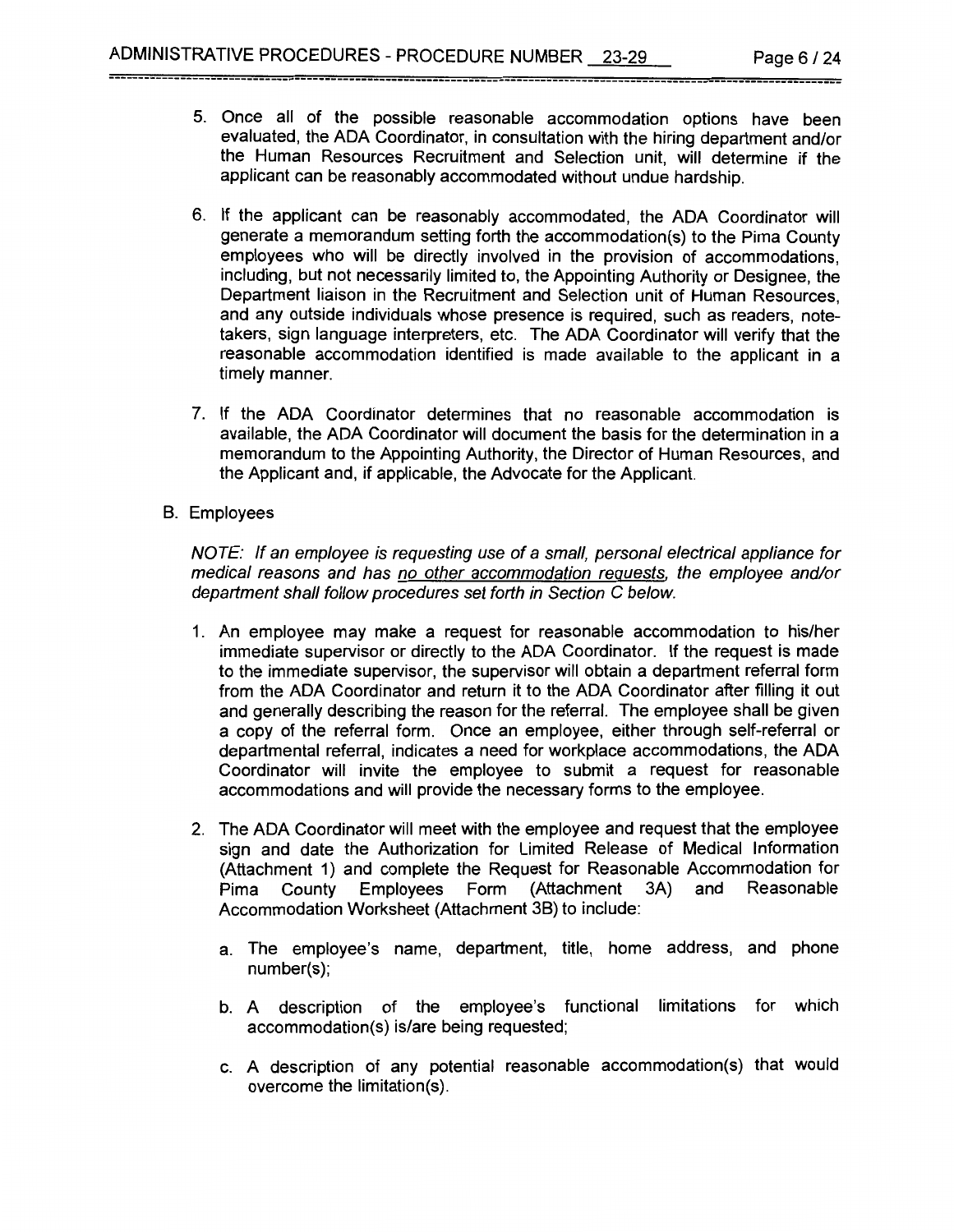3. Unless a current copy of the employee's Essential Job Function Analysis Form (Attachment 4) is already available, the ADA Coordinator will send a blank form to the employee's department personnel representative (DPR) for completion by the employee's immediate supervisor or other authorized department member (excluding the employee). The DPR will return the form to the ADA Coordinator within two (2) business days. If a department does not complete and return the form, the ADA Coordinator will work with the employee to identify the essential functions of his/her job and the employee's current workplace limitations and request concurrence from the department.

--------------------------------------------------------------------------------------------------------------------------

- 4. Once an ADA case is opened, the employee will be required to provide medical verification of the disability or provide a Medical Inquiry Form completed by his/her medical practitioner (Attachment 5) to the ADA Coordinator. Any medical information supplied for medical verification will be treated as confidential to the extent required by law and will be kept separate from personnel files. The ADA Coordinator may eliminate this step of the process if the employee's disabling condition and related limitations are obvious, or already a matter of record, and there is an urgent need to proceed to the interactive process.
	- a. If the disabling condition and limitations are not obvious or already established, the ADA Coordinator will provide the employee's medical information to the ADA Panel who will then review the medical information and determine if the employee has a disability as defined in the ADA regulation including the rules of construction for determining if a person is substantially limited. If additional information is needed to make this If additional information is needed to make this determination, the ADA Coordinator will send a letter to the employee and/or the employee's medical provider asking for the specific information needed by the ADA Panel.
	- b. If the ADA Panel determines that the employee does not meet the definition of disability, the ADA Panel will complete the ADA Panel Review Form Verification of Disability (Attachment 6) and the ADA Coordinator will notify the employee, explain the reason the panel failed to find the employee eligible, and give the employee an opportunity to resubmit medical documentation to the panel for reconsideration of its original determination.
	- c. If the ADA Panel determines that the employee does meet the definition of disability, the ADA Panel will complete the ADA Panel Review Form Verification of Disability (Attachment 6) and the ADA Coordinator will then proceed with the interactive process with the employee's department.
- 5. After receiving the Request for Reasonable Accommodation Form for Pima County Employees and verifying the employee's disability and limitations as provided in paragraph 4, the ADA Coordinator will meet with the employee and the employee's department and facilitate an interactive process to review the employee's requested reasonable accommodation(s). During the Interactive Process Pima County will:
	- a. Communicate directly with the employee and engage in a good faith exploration of possible accommodations with the shared goal of identifying an accommodation that allows the employee to perform the job effectively, or enjoy equal benefits and privileges of employment as are enjoyed by other similarly situated employees without disabilities.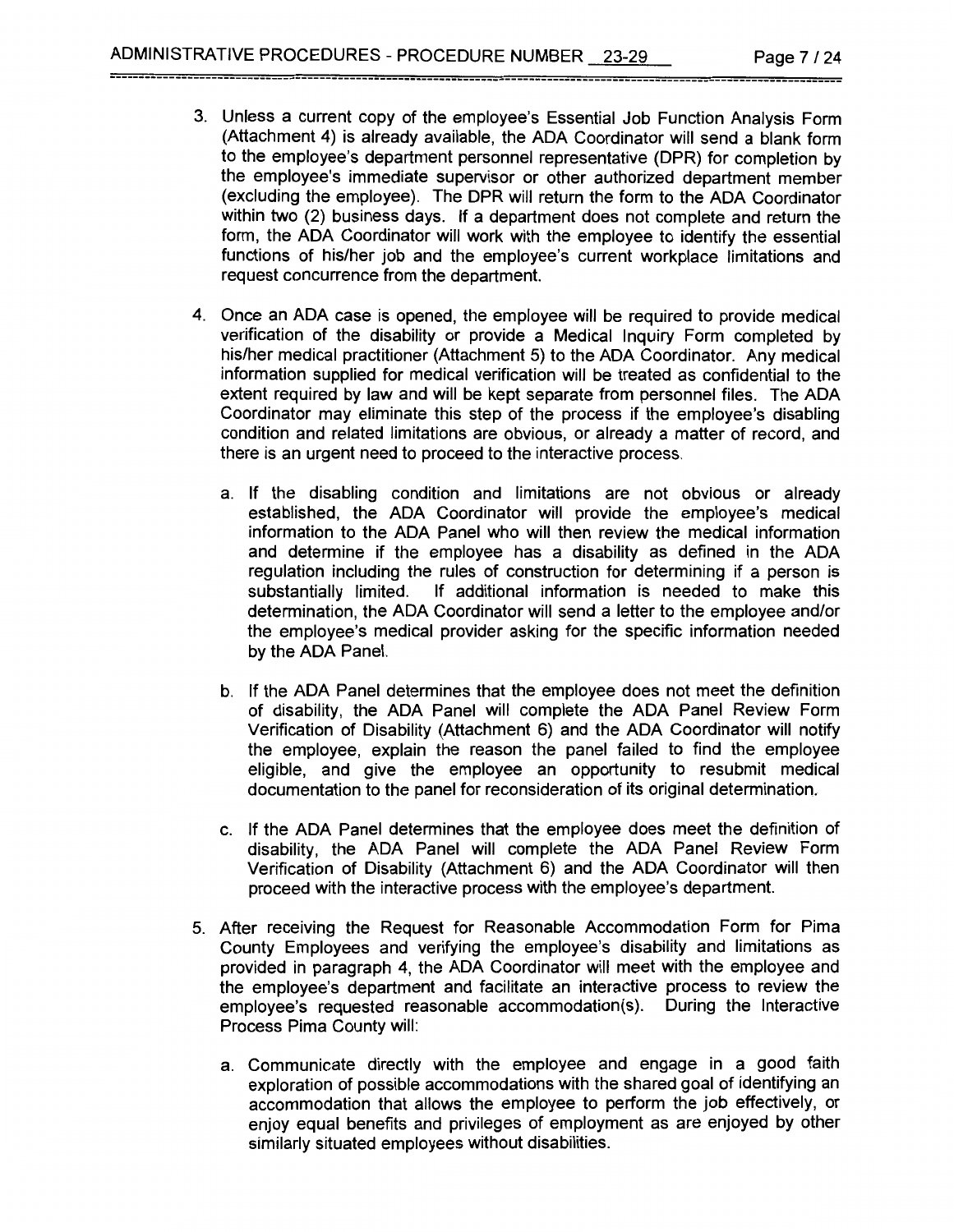b. Allow the department to recommend alternative accommodations during the interactive process, provided that the alternative accommodations provide an equally effective employment opportunity to the employee and would not cause an undue hardship for the County.

--------------------------------------------------------------------------------------------------------------------------

- c. Give primary consideration to the accommodation preferred by the employee when more than one accommodation would eliminate the barrier(s) to equal opportunity in the job, or a benefit or privilege of employment caused by the disability, or if the employee would prefer to provide his or her own accommodation; and provide the less expensive accommodation or the accommodation that is easier to provide if Pima County exercises its ultimate discretion to choose between equally effective accommodations.
- d. Consider reappointment as an accommodation only when (i) no accommodation will enable the employee to perform the essential functions of his or her current job, (ii) the only effective accommodation would cause undue hardship, or (iii) both Pima County and the employee voluntarily agree that reappointment is preferable to the employee remaining in the current position with some form of reasonable accommodation.
- e. Consider allowing an employee with a disability to use a service animal at work as a reasonable accommodation unless doing so would result in undue hardship or create a direct threat.
- 6. Once all the reasonable accommodation options have been evaluated, the ADA Coordinator, in consultation with the department, will determine if the employee can be reasonably accommodated without undue hardship.
- 7. If the employee can be reasonably accommodated, the ADA Coordinator will complete the Reasonable Accommodation Review Form (Attachment 7) which will list the reasonable accommodation(s) to be provided to the employee. This form will be placed in the employee's ADA file. The ADA Coordinator will verify that the reasonable accommodation identified is made available to the employee in a timely manner. The official reasonable accommodation agreement will be in the form of a written memorandum from the department to the employee that describes the accommodations agreed to by the department.
- 8. If the Interactive Process results in a determination that the employee cannot perform the essential functions of his or her current position, the ADA Coordinator will work with the employee's department and the employee to identify a vacant position for which the employee is qualified. The time allotted for such an intra-departmental search will depend on the size and needs of the department, but will not exceed fourteen (14) calendar days. Once that position is identified, the County Administrator will then reappoint the employee to the vacancy pursuant to Merit System Rule 8.3.D, or, if applicable, the Appointing Authority will authorize a voluntary demotion pursuant to Merit System Rule 8.2.B (1) or (3). If the employee requires reasonable accommodation in the new position, the procedure in Item IV, § B, paragraph 5, et. seq. will be followed. The ADA Coordinator will also complete the Reasonable Accommodation Review Form to document the reappointment and any other accommodations that are made as the reasonable accommodation provided to the employee. The Reasonable Accommodation Review Form will be maintained in the employee's ADA file.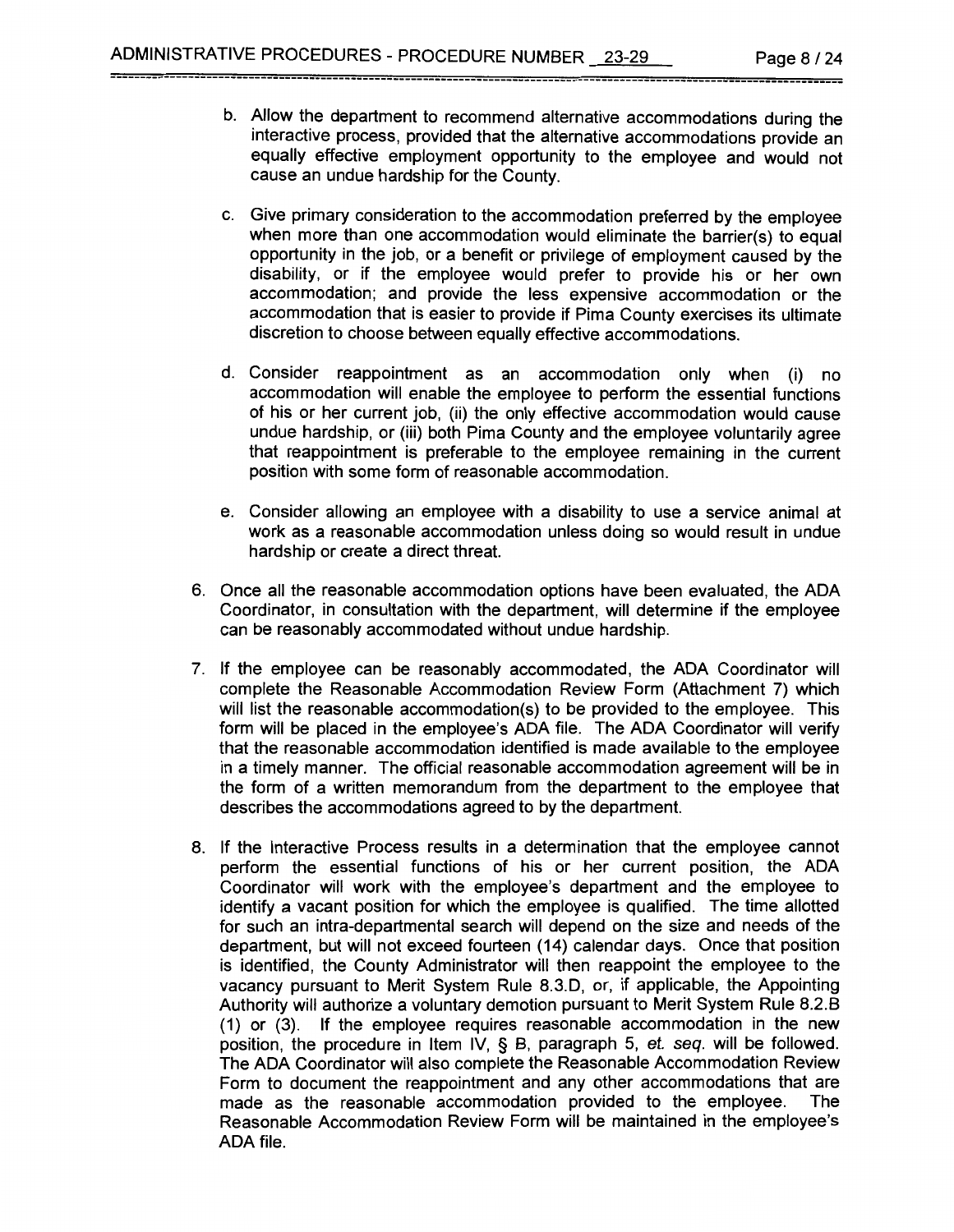9. If the employee's department does not have a vacant position for which the employee is qualified, then the ADA Coordinator, in conjunction with the Human Resources Recruitment and Selection unit, will determine if there are vacancies elsewhere in the County for which the employee is otherwise qualified. The process of investigating whether there are openings within other departments will take no more than four (4) weeks from the date the ADA Coordinator determines that the employee cannot be reasonably accommodated within the employee's current department, unless additional time is required by the Human Resources Recruitment and Selection unit. If a vacancy is found and an offer extended, the employee will have an opportunity to meet with the department prior to accepting any reappointment to that department. If the employee is qualified for the position and accepts the offered position, the County Administrator will then reappoint the employee to the vacancy pursuant to Merit System Rule 8.3.D.

--------------------------------------------------------------------------------------------------------------------------

- 10. A reappointed employee's salary shall be set in accordance with Personnel Policy 8-117 unless otherwise set by the County Administrator.
- 11. If the interactive process results in a determination that the employee is not able to perform the essential functions of his/her position with or without reasonable accommodation, and there are no positions available within the County that the employee can perform within the limitations of his or her ADA-qualifying condition(s), the ADA Coordinator will refer the employee to the Human Resources Benefits unit for information regarding long-term disability (LTD) or medical disability retirement. If the employee applies for LTD or medical disability retirement, the employee's department may place the employee on medical leave without pay pursuant to Personnel Policy 8-108.C., and the employee will remain on unpaid medical leave until the employee qualifies for LTD or medical disability retirement benefits. In the event the department faces an undue hardship because it is unable to fill the employee's position before the employee is found eligible for LTD or medical disability retirement, the department may request approval from the County Administrator to lay off the employee prior to the eligibility determination. If the employee does not qualify for or refuses LTD or medical disability retirement benefits, the employee shall be laid off pursuant to Merit System/Law Enforcement Merit System Rules.
- 12. An employee who requests reasonable accommodation may be laid off pursuant to Merit System Rule 11.4(A) or Law Enforcement Merit System Rule Xl-4(A):
	- a. When no reasonable accommodation will enable the employee to perform the essential functions of his or her current job and reappointment is not possible;
	- b. When providing reasonable accommodation would cause undue hardship;
	- c. When the employee poses a direct threat that cannot be eliminated by reasonable accommodation; or
	- d. When the employee refuses an effective reasonable accommodation offered by Pima County and cannot otherwise perform the essential functions of his/her job.

Before an employee is laid off or terminated for any of these reasons, the ADA Coordinator will generate a confidential memorandum to the Human Resources Director setting out the basis for this conclusion. The Human Resources Director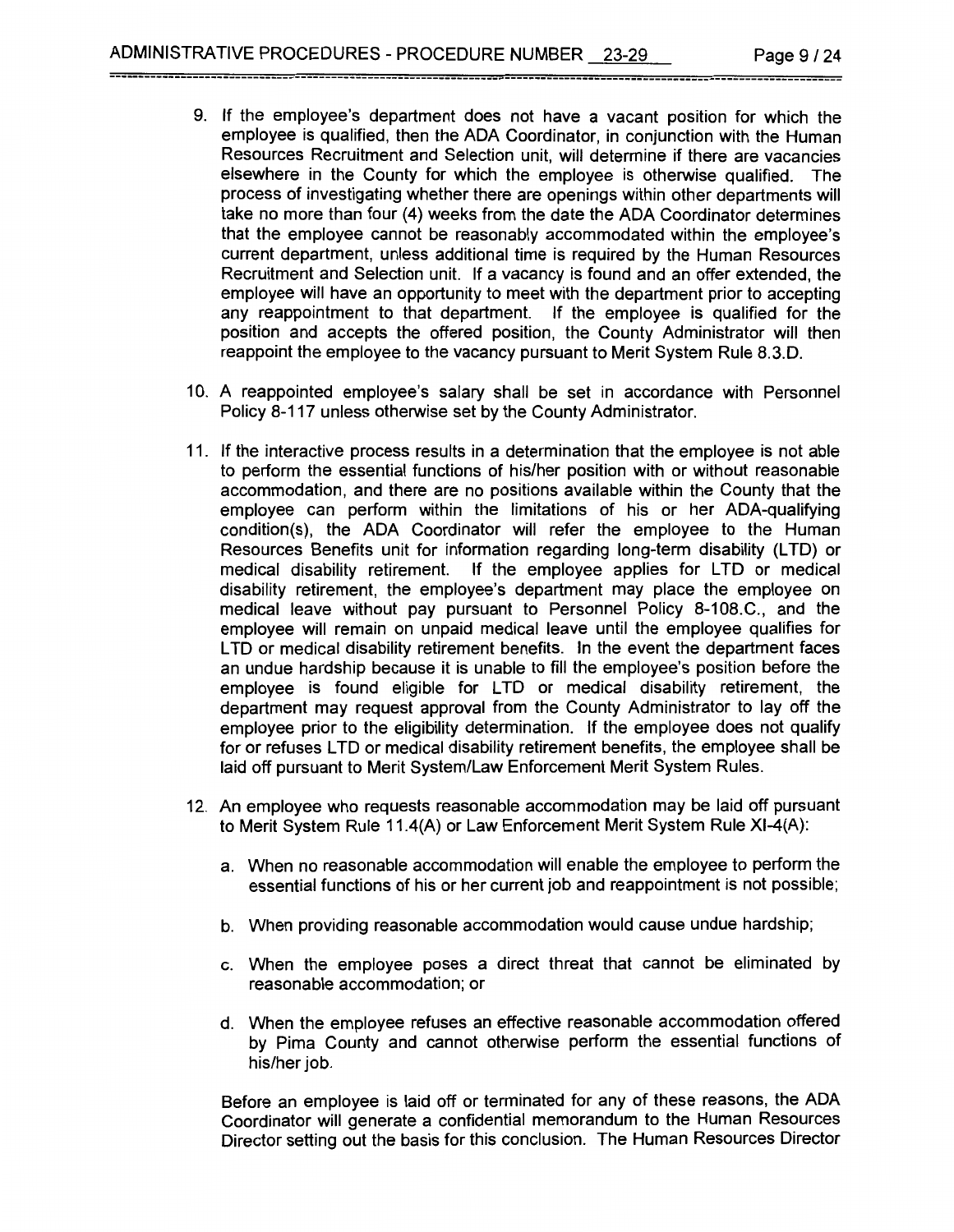will review the determination and provide recommendations to the County Administrator. In addition, the determination will require legal review by the Pima County Attorney's Office and approval or concurrence of the County Administrator.

If an employee has been laid off for any of these reasons, the employee would not be eligible for reinstatement to the department and the classification from which laid off without first providing sufficient medical verification to the ADA Coordinator that the employee can perform the essential functions of the position from which laid off.

If an employee has been laid off for any of these reasons, the employee would not be eligible for reemployment to any classification without first providing sufficient medical verification to the ADA Coordinator that the employee can perform the essential functions of the position for which he or she has applied.

- C. Assessment of Medical Need for Small Electrical Appliances
	- 1. When an employee needs a small personal electrical appliance for medical reasons, a written request shall be submitted by the employee or by the employee's Appointing Authority or designee to the ADA Coordinator.
	- 2. The written request shall be made using the "Request for Use of Small Personal Electrical Appliance" form which is available from the ADA Coordinator. The information required on the form includes:
		- a. The employee's name, department, title, email address, and work phone number(s);
		- b. A description of the symptoms of the medical condition that led to the request. The description shall identify only the effects of the medical condition and shall not include any diagnostic information relating to the medical condition, which is confidential.
	- 3. The employee shall submit documentation of his or her medical condition, to include diagnostic information and a description of the symptoms for which the electrical appliance is required, to the ADA Coordinator. documentation shall not be submitted to the department. The documentation must be signed by the employee's qualified medical provider. The Medical Inquiry Form (Attachment 5) may be used for this purpose, although it is not required.
	- 4. The ADA Coordinator shall assess the medical need for the requested item(s) and notify the employee and the department, in writing, when requests are approved, delayed or denied. Employees who submit medical documentation signed by a medical provider outlining the specific small personal electrical appliance and the medical condition for which the appliance is needed shall receive immediate ADA Coordinator approval. Any other requests may be delayed until sufficient medical documentation is received by the ADA Coordinator.
	- 5. When the ADA Coordinator approves the use of a small personal electrical appliance, the ADA Coordinator shall generate a memorandum to the employee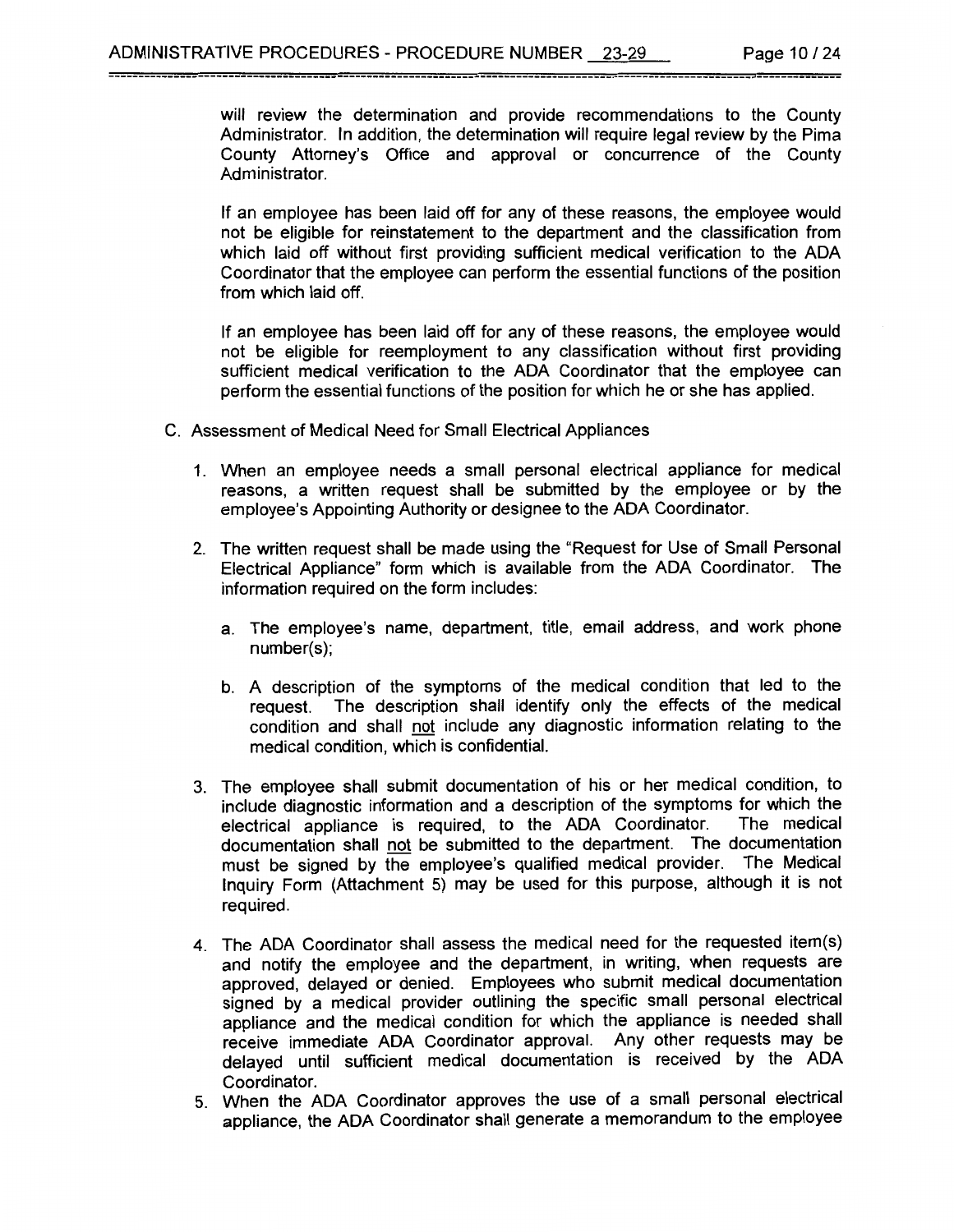approving the use of the item and provide a copy of the memorandum to the Appointing Authority or designee.

6. In most cases, the employee shall provide the approved small personal electrical appliance; however, each situation will be assessed on a case-by-case basis.

--------------------------------------------------------------------------------------------------------------------------

#### **V. CONFIDENTIALITY**

All medical information pertaining to reasonable accommodation requests shall be maintained in secured files by Human Resources, separate from the employee's personnel file, archived per State regulations, and be treated as confidential, except that:

- A. Supervisors and managers may be informed regarding necessary work restrictions or accommodations on a need-to-know basis; and
- B. First aid and safety personnel may be informed, when appropriate, if the disability has the potential of requiring emergency treatment.

At the time of ADA file closure, all medical information within the file shall be retained in accordance with Pima County Administrative Procedure No. 23-28 - ADA Medical Records Disposition.

#### **VI. DIRECT THREAT**

As an employer, Pima County may refuse to hire an applicant or retain an employee who poses a significant risk of substantial harm to the health or safety of the individual, or others, that cannot be eliminated or reduced by reasonable accommodation.

If an individual is believed to pose a direct threat, the Appointing Authority or designee will notify the ADA Coordinator that the employee is likely to pose a direct threat and include all facts that support the conclusion that the employee poses a direct threat. The ADA Coordinator will provide a recommendation to the Appointing Authority or designee regarding the direct threat within ten (10) business days of receipt of the direct threat information. An employee may be temporarily placed on administrative leave with pay until the ADA Coordinator makes a recommendation to the Appointing Authority.

The determination that an individual poses a "direct threat" shall be based on an individualized assessment of the individual's present ability to safely perform the essential functions of the job. This assessment shall be based on a reasonable medical judgment that relies on the most current medical knowledge and/or on the best available objective evidence. In determining whether an individual would pose a direct threat, the factors to be considered include: (1) the duration of the risk; (2) the nature and severity of the potential harm; (3) the likelihood that the potential harm will occur; and (4) the imminence of the potential harm.

#### VII. **GRIEVANCE PROCEDURES**

An employee who disagrees with a decision by his or her Department may grieve the decision pursuant to the ADA Grievance Procedure. Any applicant who believes he/she has been discriminated against as an applicant for employment may also file a grievance pursuant to the ADA Grievance Procedure. Human Resources-Employment Rights will provide the forms.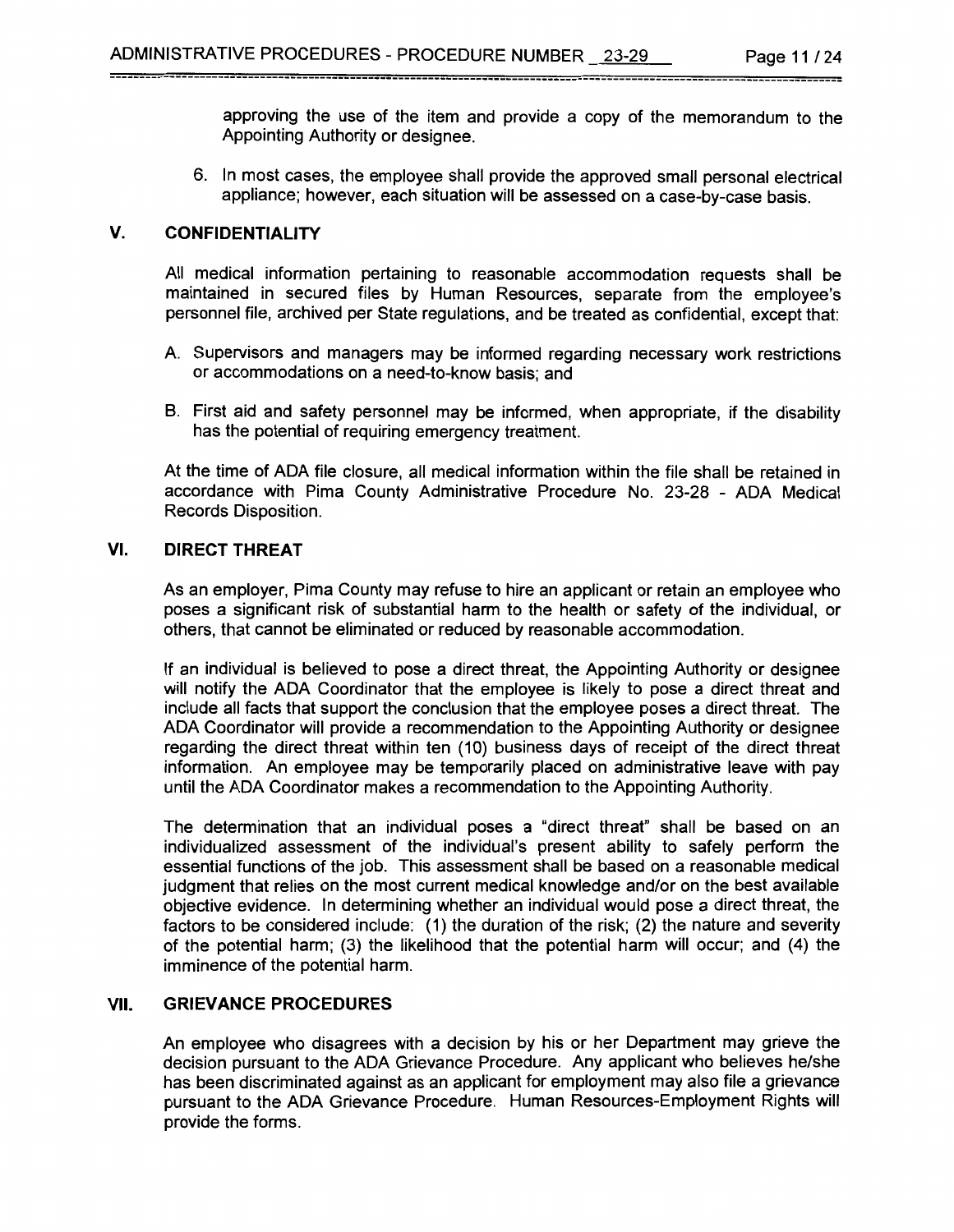Nothing herein shall preclude any aggrieved individual from pursuing any other legal remedy.

#### **VIII. OBLIGATIONS OF PIMA COUNTY**

\_\_\_\_\_\_\_\_\_\_\_\_\_\_\_\_\_\_\_

When an applicant or employee requests Reasonable Accommodations under the ADA, Pima County will refrain from:

- A Speculating that a suggested accommodation requested by an applicant or employee with a disability is not feasible.
- B. Relying on generalized conclusions to support a claim of undue hardship regarding a request for reasonable accommodation from an applicant or employee with a disability.
- C. Deciding to deny a requested accommodation prior to having engaged in an interactive process with the employee or applicant requesting reasonable accommodation.
- D. Retaliating against or intimidating an employee with a disability for requesting reasonable accommodation, or to avoid granting a reasonable accommodation to an employee with a disability, or for filing a complaint of discrimination or participating in any manner in any investigation or proceeding under the ACRA or the ADA

#### **IX. NON-RETALIATION**

Pima County Board of Supervisors Policy D.30.2 and this Administrative Procedure provide that Pima County will not retaliate against any applicants or employees for making a request for reasonable accommodation under the Americans with Disabilities Act.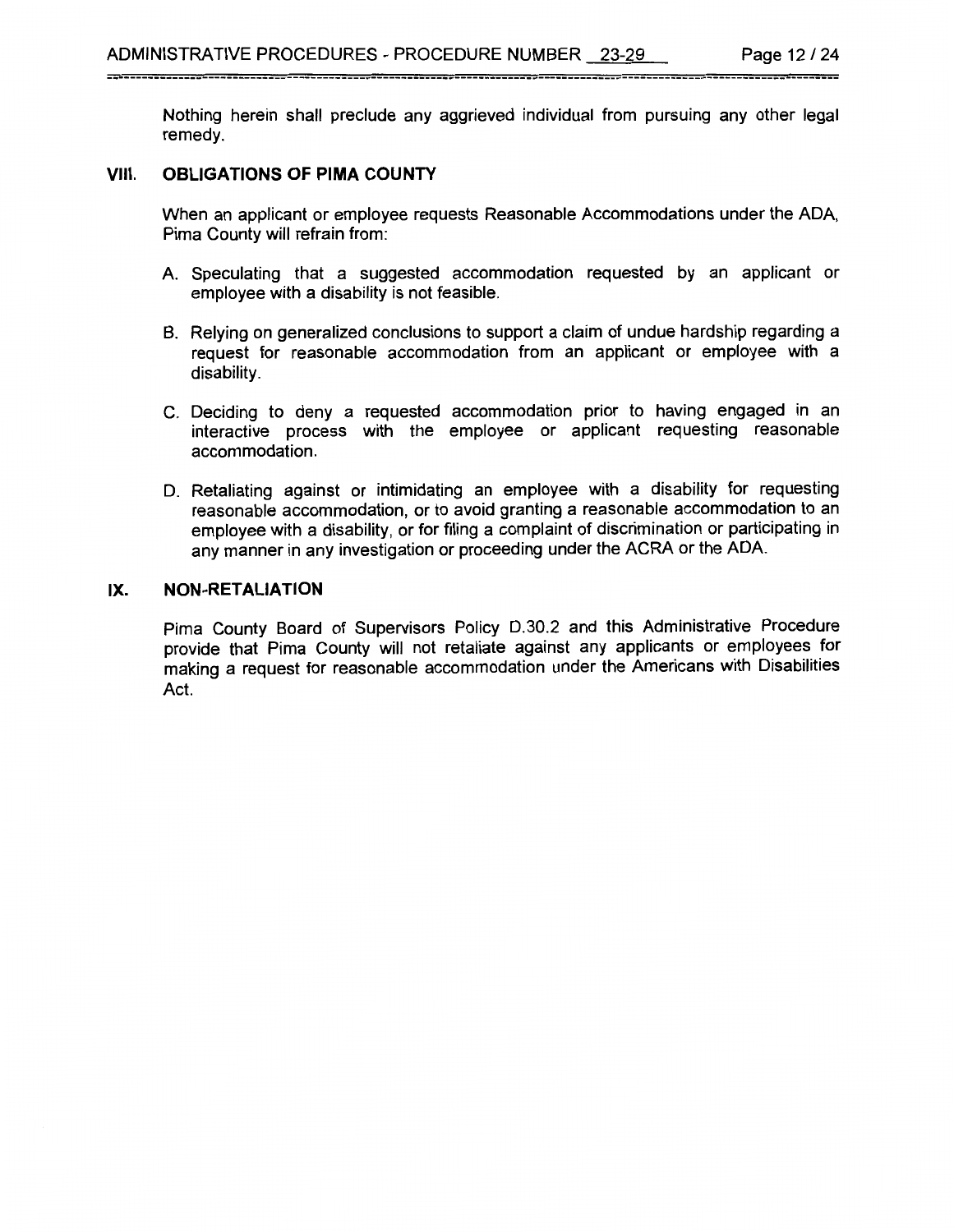#### Attachment 1

\_\_\_\_\_

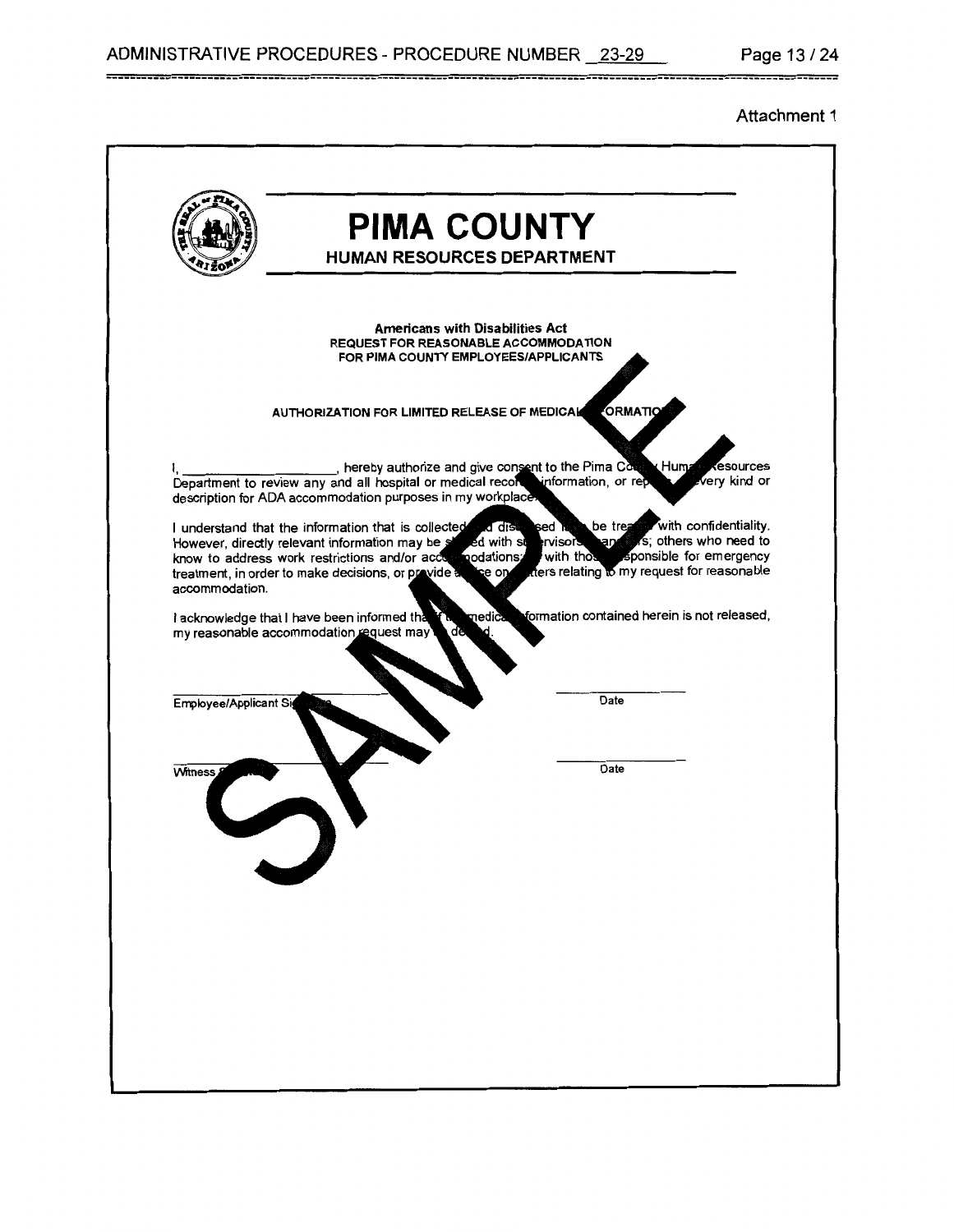Attachment 2



 $\equiv$ 

# **PIMA COUNTY HUMAN RESOURCES DEPARTMENT**

#### **Americans with Disabilities Act REQUEST FOR REASONABLE ACCOMMODATION FOR PIMA COUNTY APPLICANTS**

| Name:                                                                                                  |                    |                                                                                                                                                                                       |
|--------------------------------------------------------------------------------------------------------|--------------------|---------------------------------------------------------------------------------------------------------------------------------------------------------------------------------------|
| Home Address:                                                                                          |                    |                                                                                                                                                                                       |
| <b>Phone Numbers:</b>                                                                                  | Day:               | Cell:                                                                                                                                                                                 |
| E-Mail Address:                                                                                        |                    |                                                                                                                                                                                       |
| Position You Are Applying For:                                                                         |                    |                                                                                                                                                                                       |
| Department You're Applying To:                                                                         |                    |                                                                                                                                                                                       |
| Please describe the functional limitation for which<br>Please describe any accommo<br>described above: | nature<br>cant's s | ting reaso<br>ılе<br><b>redu</b><br>accommodations to help us understand your prestst:<br>requesing that would overcome the limitations<br>rou al<br>tъ<br>Print Name above This Line |
|                                                                                                        |                    |                                                                                                                                                                                       |
| Dá                                                                                                     |                    |                                                                                                                                                                                       |

Pima County will provide reasonable accommodation to include modifications or adjustments to a job application process that enable a qualified applicant with a disability to be considered for the position such qualified applicant desires.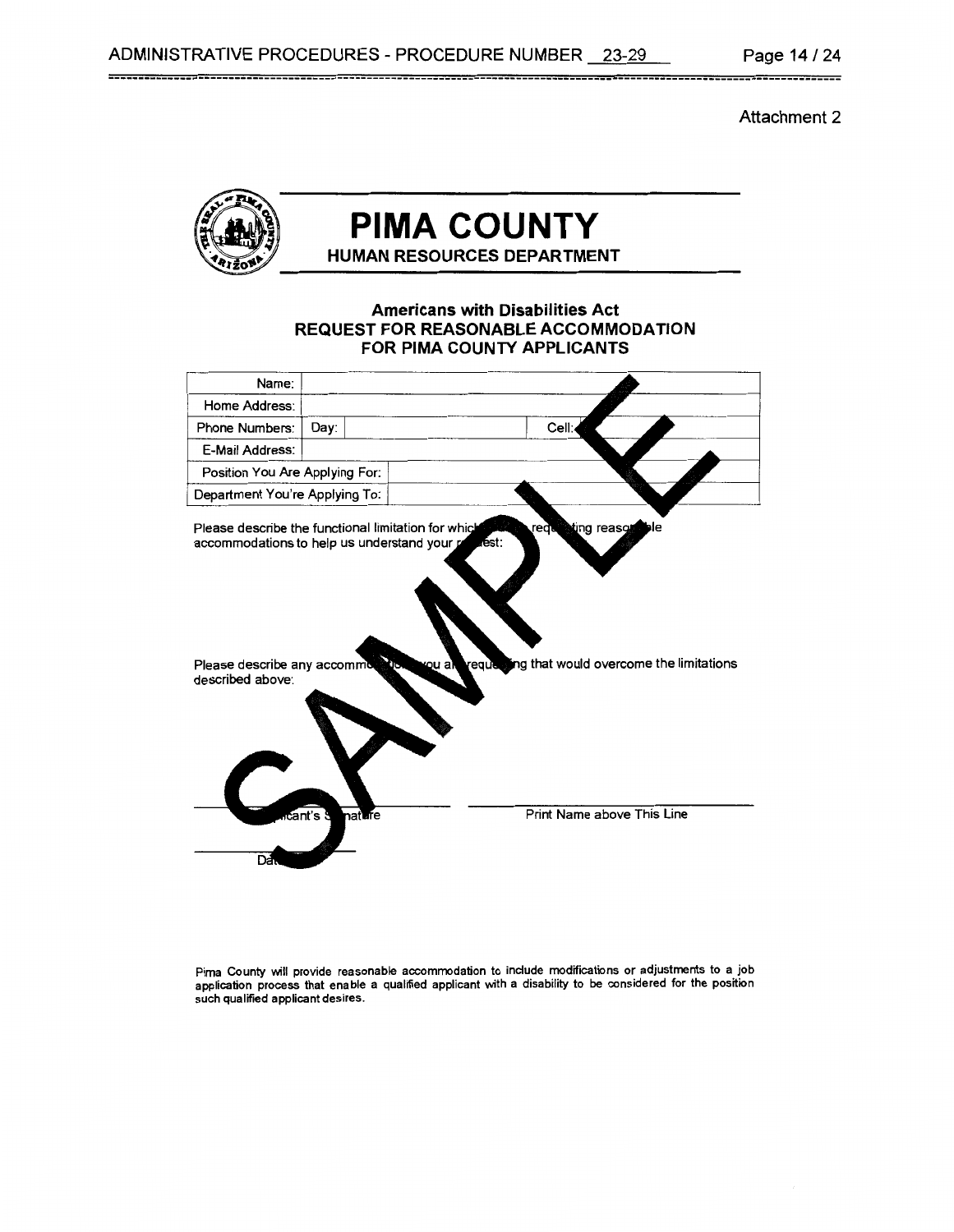Attachment 3A



# **PIMA COUNTY**

**HUMAN RESOURCES DEPARTMENT** 

--------------------------------------------------------------------------------------------------------------------------

Americans with Disabilities Act REQUEST FOR REASONABLE ACCOMMODATION For Pima County Employees (This form contains confidential information and must be kept separate from personnel records.) A. Employee Information Employee Name: Job Title: Sup 'n. Department Name: Work Pho Work Address: E-Mail Home Phone: Home Address: Cell Phone: B. Questions to document the reason for workplace ag hodati he Worksheet). eaue e part What, if any, job function are you having difficulty perfor (mark all t pply)?  $\Box$  Climbing  $\Box$  Driving  $\Box$  Sitting  $\Box$ Bending/Squatting **D** Lifting D Walking □ Thinking □ Standing □ Interacting □ C ating ` ñег: our ability What limitation/symptom is interferi our job (e.g., lifting restriction, fatigue, vision or hearing erfo impairment, etc.)? C. Questions to docu the request fo ess to benefits and privileges of employment. What limitation/symptom i erfer vour ab enjoy equal benefits and privileges of employment (attending training, work-related socia ctions. ı serv  $\overline{\mathbf{e}}$ s such as the Employee Assistance Program (EAP), accessing lunch/break/meeting rooms. of Pp D. His ion Attempts m Yes □ No □ Have you had any accommod ons in the past for this same limitation? effective were they? If yes, what were NEXT: Fill out the "ADA Reasonable Accommodation Worksheef' *to* explain your accommodation request in detail.

Pima County will provide reasonable accommodation to include (i) modifications or adjustments to a job application process that enable a qualified applicant with a disability to be considered for the position such qualified applicant desires; (ii) modifications or adjustments to the work environment, or to the manner or circumstances under which the position held or desired is customarily performed, that enable a qualified individual with a disability to<br>perform the essential functions of that position; or (iii) modificat privileges of employment as are enjoyed by its other similarly situated employees without disabilities.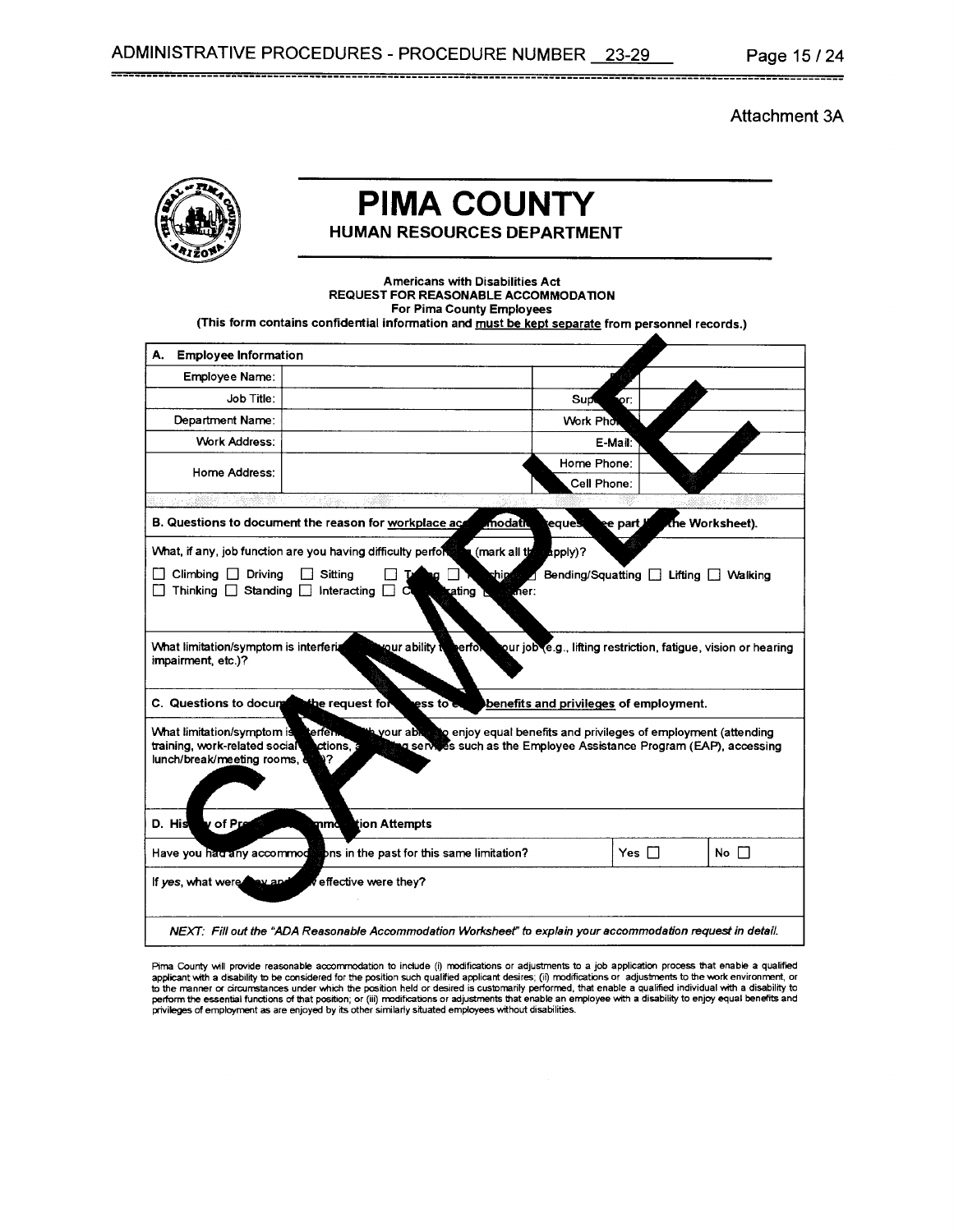ADMINISTRATIVE PROCEDURES - PROCEDURE NUMBER 23-29 Page 16 / 24

Attachment 38

| L<br>Nature Of Job Being Accommodated: Duties Requiring Accommodation(s) (If Applicable)                                        |                                                                                                                  |                    |                                         |
|---------------------------------------------------------------------------------------------------------------------------------|------------------------------------------------------------------------------------------------------------------|--------------------|-----------------------------------------|
| <b>Describe Duty</b>                                                                                                            |                                                                                                                  | More Than 25%      | Time Spent on the Duty<br>Less Than 25% |
| 1                                                                                                                               |                                                                                                                  |                    |                                         |
| 2                                                                                                                               |                                                                                                                  |                    |                                         |
| 3                                                                                                                               |                                                                                                                  |                    |                                         |
| 4                                                                                                                               |                                                                                                                  |                    |                                         |
| 5                                                                                                                               |                                                                                                                  |                    |                                         |
|                                                                                                                                 | an an t-ainm an an an an an an                                                                                   | <u>man sa t</u> ha |                                         |
| H.<br>Nature Of Accommodation Request (Check All That Apply)                                                                    |                                                                                                                  |                    |                                         |
| Assistive Technology Request-Specify:<br>1.                                                                                     | Computer Monitor<br>Computer Morde or Keyboard<br>Computer Soft<br><b>Listening Device</b><br>Other /<br>⊾belo\\ |                    |                                         |
| 2.<br>Change in Work Schedule: No reduction in hours we                                                                         |                                                                                                                  |                    |                                         |
| Current Schedule:                                                                                                               | forked:<br>Da<br>Hò.<br>Vorked Da                                                                                |                    |                                         |
| Requested Schedu                                                                                                                | Davs w<br>ed.<br>urs Wor<br>⊿aily:                                                                               |                    |                                         |
| З.<br>$\Box$<br>Change in Work Schedule: Reduction in ho                                                                        | ed                                                                                                               |                    |                                         |
| Hours Currently Worked Per Week:                                                                                                |                                                                                                                  |                    |                                         |
| Weekly Hours Requested<br>sked:                                                                                                 |                                                                                                                  |                    |                                         |
| 4.<br>Change in Work Schedule: Occa<br>ণaি≖                                                                                     | s/Inti<br>nittent Leave                                                                                          |                    |                                         |
| Time Off for Medical Appoint<br>ΩdS<br><b>aks</b> During the<br>Occasion<br>Intermittel<br>Yea<br>eave:<br>Additional Informati |                                                                                                                  |                    |                                         |
| Interpreter/Translator<br>5.<br>Vic                                                                                             |                                                                                                                  |                    |                                         |
| P<br>6.<br>er                                                                                                                   |                                                                                                                  |                    |                                         |
| 7.<br>orking From Home/Tele<br>nmuting                                                                                          |                                                                                                                  |                    |                                         |
| 8.<br>añce - S<br>:ify:                                                                                                         | Co-Workers to Help with Lifting<br><b>Mechanical Lifting Device</b>                                              |                    |                                         |
| 9.<br>Ergonomic Changes<br>Vork Station (change height, lighting, etc.)                                                         |                                                                                                                  |                    |                                         |
| Modificat<br>10.                                                                                                                | Station Fumiture (ergonomic chair, footstool, etc.)                                                              |                    |                                         |
| Reassignment within Department (explain):<br>11. L L                                                                            |                                                                                                                  |                    |                                         |
| Service Animal (explain):<br>12. L                                                                                              |                                                                                                                  |                    |                                         |
| 13. Access to equal Benefits & Privileges of Employment or other request. (Please use continuation sheet.)                      |                                                                                                                  |                    |                                         |
| Employee Signature:                                                                                                             | Date:                                                                                                            |                    |                                         |

PIMA COUNTY, ARIZONA Americans with Disabilities Act (ADA) - Reasonable Accommodation Worksheet To Be Completed By Employees Requesting Workplace Accommodations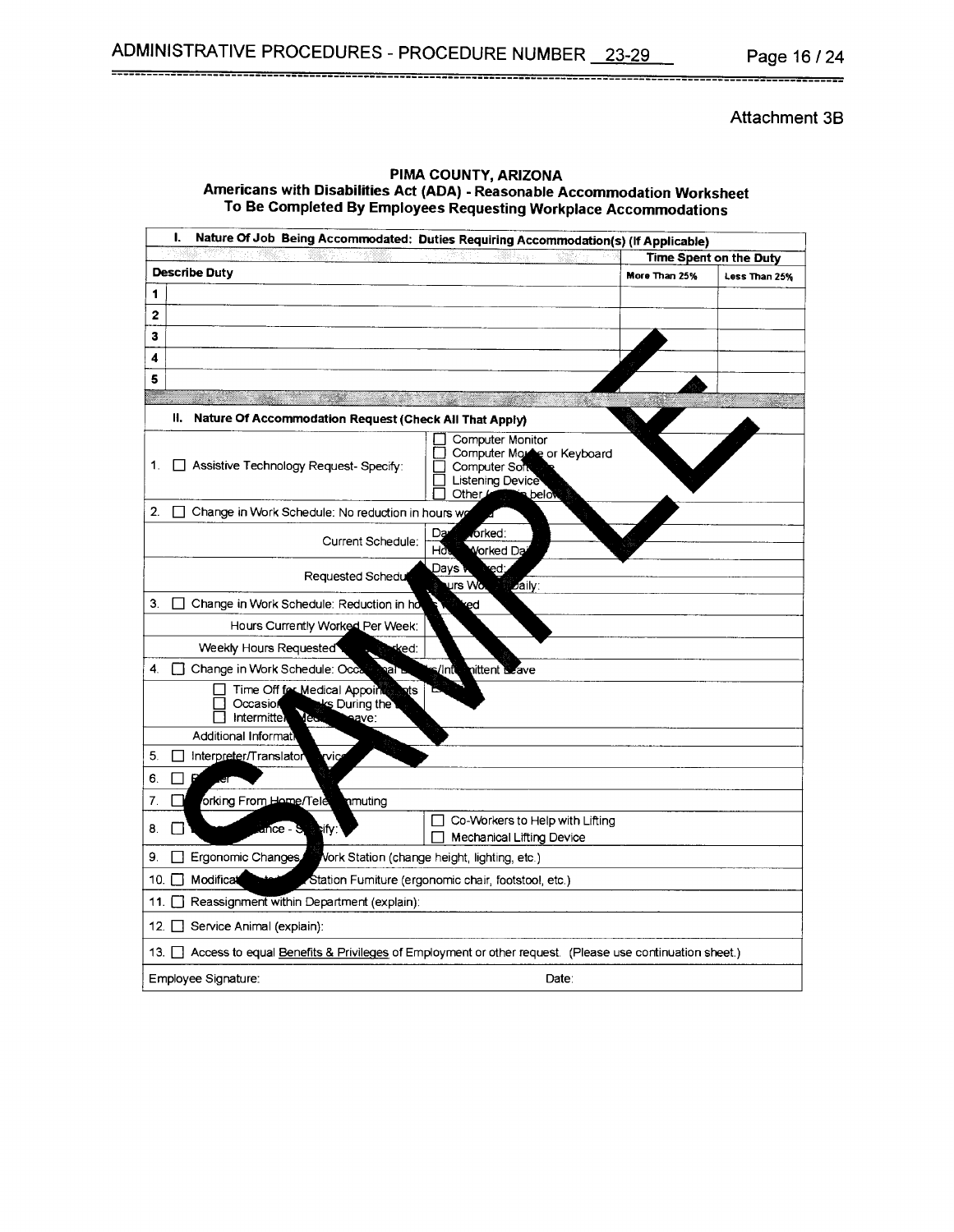Page 17 / 24

Attachment 38 Continuation Sheet

#### PIMA COUNTY, ARIZONA Americans with Disabilities Act (ADA) - Reasonable Accommodation Worksheet To Be Completed By Employees Requesting Workplace Accommodations

#### CONTINUATION SHEET

(Please Use This Sheet to Provide Additional Information That Did Not Fit on the Worksheet)

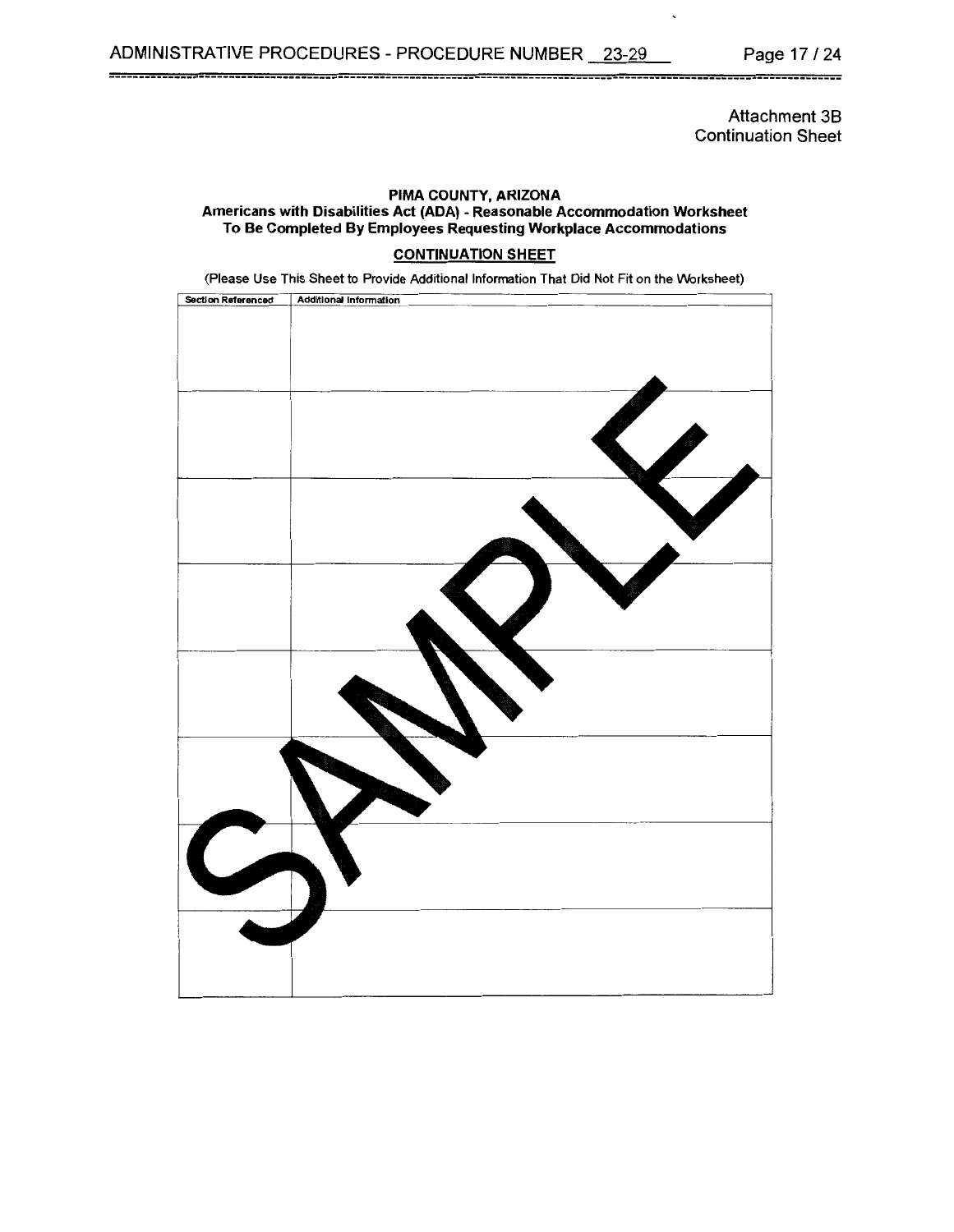

Supervisor Full Name: **IDervisor Full Name** 

FORM

PART A: DESCRIPTION OF ESSENTIAL JOB FUNCTIONS PART A: DESCRIPTION OF ESSENTIAL JOB FUNC

Essenial por uncluirs are inose oay-to-agy tass and responsionally to presence the increased into the condition or duty. They must be job related and consistent with<br>List 3 to 5 essential job functions in the tables below

 $\sim$ 

 $\overline{r}$ 

 $\tilde{3}$ 

 $\ddot{ }$ 

5

Comment

Little - Employee is responsible for devising own work methods Little - Employee is responsible for devising own work methods Spot check basis only Spot check basis only Close and detailed !Close and detailed

Other (Please comment in box on right.)

Other (Please comment in box on right.)

Disclaimer These essential inhibitions represent the ich beino done today and are substant of the discretion of the discoluting Authority. Page 1 of 2 Disciamer These essential job functions represent the job being done loday and are subject to trange as ignments change at the discretion of the Appointing Authority

**I** 

Page 1 of 2

 $\overline{\phantom{a}}$ **I**  $\overline{\phantom{a}}$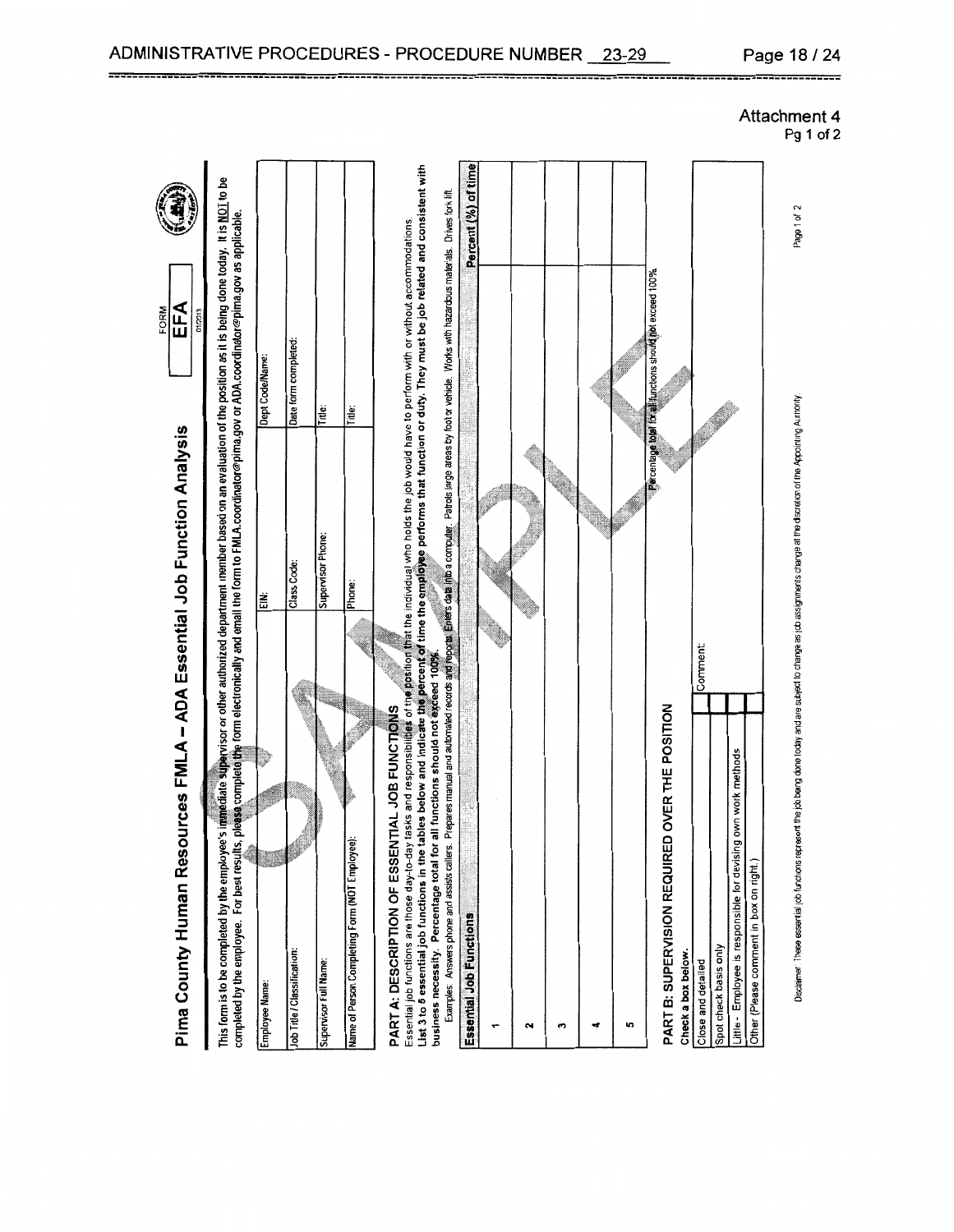Pima County Human Resources FMLA – ADA Essential Job Function Analysis Interventions Name: ------------------ link Internal Internal Internal Internal Internal Internal Internal Internal Internal Internal Internal Internal Pima County Human Resources FMLA - ADA Essential Job Function Analysis

Ż

Employee Name:

PART C: ESSENTIAL FUNCTION ANALYSIS

Complete this form by selecting the boxes below as tournay and items or provide descriptions in the additional information box.<br>1. If the activity is an essential function of the position, mark the Essential column (shaded

- Not Applicable". be essential, except those with a frequency of "Never"<br>2. Indicate the frequency of the activity. Below are frequency Ratings: Never - Not Applicable = 0% O

Continuous = 67% to 100% of the time fre<mark>qu</mark>ency ratings.<br>Ocpasional = 1% to 33% of the time Frequent = 34% to 66% of the time

| Continuous           |                        |                       |                         |                     |                     |                       |                   |                         |           |                              |                          |                          |                          |                          |                         |                   |                        |                          |                   |                     |                          |                          |                         |                     |                             |                         |          |                         |             |
|----------------------|------------------------|-----------------------|-------------------------|---------------------|---------------------|-----------------------|-------------------|-------------------------|-----------|------------------------------|--------------------------|--------------------------|--------------------------|--------------------------|-------------------------|-------------------|------------------------|--------------------------|-------------------|---------------------|--------------------------|--------------------------|-------------------------|---------------------|-----------------------------|-------------------------|----------|-------------------------|-------------|
| meupen-              |                        |                       |                         |                     |                     |                       |                   |                         |           |                              |                          |                          |                          |                          |                         |                   |                        |                          |                   |                     |                          |                          |                         |                     |                             |                         |          |                         | EFA 01/2013 |
| euoiseno j           |                        |                       |                         |                     |                     |                       |                   |                         |           |                              |                          |                          |                          |                          |                         |                   |                        |                          |                   |                     |                          |                          |                         |                     |                             |                         |          |                         |             |
| үлү - талаг          |                        |                       |                         |                     |                     |                       |                   |                         |           |                              |                          |                          |                          |                          |                         |                   |                        |                          |                   |                     |                          |                          |                         |                     |                             |                         |          |                         |             |
| <b>ESSENTIAL</b>     |                        |                       |                         |                     |                     |                       |                   |                         |           |                              |                          |                          |                          |                          |                         |                   |                        |                          |                   |                     |                          |                          |                         |                     |                             |                         |          |                         |             |
| Health and Safety    | Working inside         | Working outside       | Working in humidity     | Working in extreme  | temperatures        | Working in confined   | spaces            | Working with hazardous  | chemicals | Working with other           | hazards (describe below) | Working with odors       | Working with fumes/gases |                          | Working in dirty/dusty  | environments      | Working in high places | Working with loud noises | Walking on uneven | ground              | Being around heavy/large | equipment/machinery      | Working with hand tools | (describe below)    | Working with electric tools | (describe below)        |          |                         |             |
| Snonu nuon           |                        |                       |                         |                     |                     |                       |                   |                         |           |                              |                          |                          |                          |                          |                         |                   |                        |                          |                   |                     |                          |                          |                         |                     |                             |                         |          |                         |             |
| Frequent             |                        |                       |                         |                     |                     |                       |                   |                         |           |                              |                          |                          |                          |                          |                         |                   |                        |                          |                   |                     |                          |                          |                         |                     |                             |                         |          |                         |             |
| <b>EUOISEO3O</b>     |                        |                       |                         |                     |                     |                       |                   |                         |           |                              |                          |                          |                          |                          |                         |                   |                        |                          |                   |                     |                          |                          |                         |                     |                             |                         |          |                         |             |
| 16MBL -<br>o'in'     |                        |                       |                         |                     |                     |                       |                   |                         |           |                              |                          |                          |                          |                          |                         |                   |                        |                          |                   |                     |                          |                          |                         |                     |                             |                         |          |                         |             |
| <b>E22EMINT</b>      |                        |                       |                         |                     |                     |                       |                   |                         |           |                              |                          |                          |                          |                          |                         |                   |                        |                          |                   |                     |                          |                          |                         |                     |                             |                         |          |                         |             |
| Performance          | Attendance: Working as | scheduled             | Attendance: Arriving on | Lime                | Maintaining stamina | during workday        | Meeting deadlines | Attending work-related  | meetings  | Working effectively with co- | <b>WOrkers</b>           | Norking effectively with | customers or clients     | Norking with others as a | team                    | Working alone     | Directing others       | Writing                  | Keyboarding       | Answering phones    | Operating office         | equipment and/or copiers | <b>Operating heavy</b>  | equipment/machinery | Carrying/using a firearm    | Driving vehicles and/or | nachines | Working rotating shifts |             |
| Continues            |                        |                       |                         |                     |                     |                       |                   |                         |           |                              |                          |                          |                          |                          |                         |                   |                        |                          |                   |                     |                          |                          |                         |                     |                             |                         |          |                         |             |
| Frequent             |                        |                       |                         |                     |                     |                       |                   |                         |           |                              |                          |                          |                          |                          |                         |                   |                        |                          |                   |                     |                          |                          |                         |                     |                             |                         |          |                         |             |
| <b>EU0ISEOO</b>      |                        |                       |                         |                     |                     |                       |                   |                         |           |                              |                          |                          |                          |                          |                         |                   |                        |                          |                   |                     |                          |                          |                         |                     |                             |                         |          |                         |             |
| AR - JOVEV           |                        |                       |                         |                     |                     |                       |                   |                         |           |                              |                          |                          |                          |                          |                         |                   |                        |                          |                   |                     |                          |                          |                         |                     |                             |                         |          |                         |             |
| <b>TWILN3SS3</b>     |                        |                       |                         |                     |                     |                       |                   |                         |           |                              |                          |                          |                          |                          |                         |                   |                        |                          |                   |                     |                          |                          |                         |                     |                             |                         |          |                         |             |
| Mental Effort        | Analytical thinking    | Jsing effective verba | communication           | Handling stress and | emotions            | Concentrating on task | Remembering names | Examining and observing | details   | Remembering details          | Making decisions         | Adjusting to changes     | Staying organized        | istinguishing colors     | Ising math calculations | Problem-solving   | Aulti-tasking          | vaking connections       | between facts     | Calibrating precise | measures                 |                          |                         |                     |                             |                         |          |                         |             |
| <b>Controles</b>     |                        |                       |                         |                     |                     |                       |                   |                         |           |                              |                          |                          |                          |                          |                         |                   |                        |                          |                   |                     |                          |                          |                         |                     |                             |                         |          |                         |             |
| juenbei <sub>d</sub> |                        |                       |                         |                     |                     |                       |                   |                         |           |                              |                          |                          |                          |                          |                         |                   |                        |                          |                   |                     |                          |                          |                         |                     |                             |                         |          |                         |             |
| <b>RUDISECO</b> O    |                        |                       |                         |                     |                     |                       |                   |                         |           |                              |                          |                          |                          |                          |                         |                   |                        |                          |                   |                     |                          |                          |                         |                     |                             |                         |          |                         |             |
| Alaver - NiA         |                        |                       |                         |                     |                     |                       |                   |                         |           |                              |                          |                          |                          |                          |                         |                   |                        |                          |                   |                     |                          |                          |                         |                     |                             |                         |          |                         |             |
| <b>TAITNESSE</b>     |                        |                       |                         |                     |                     |                       |                   |                         |           |                              |                          |                          |                          |                          |                         |                   |                        |                          |                   |                     |                          |                          |                         |                     |                             |                         |          |                         |             |
| Physical             | Sitting                | Standing              | Nalking                 | Bending over        | Crawling            | Cilmbing stairs       | Climbing ladders  | Reaching overhead       | Crouching | Squatting                    | Repetitive hand or arm   | movement                 | Grasping                 | ifting 5 to 25 lbs       | ifting 25 to 60 lbs     | ifting $> 60$ lbs | ye/hand coordination   | Fine manipulation        | <b>Pushing</b>    | Pulling             | Hearing                  | Seeing                   | Smelling                | ialking             | Additional information      |                         |          |                         |             |

# -------------<br>Attachmer<br>Pg 2 --<br>h<br>F ------<br>ment<br><sup>P</sup>g 2 o

Page 2 of 2

**I I** 

Disclaimer These essential into functions represent the job being done today and are subject to change as job assignments change at the Appointing Authority. Page 2 of 2

Disclaimer. These essertial (ab functions represent the job being done today and are subject to change as job assignments change at the discretion of the Appointing Authority.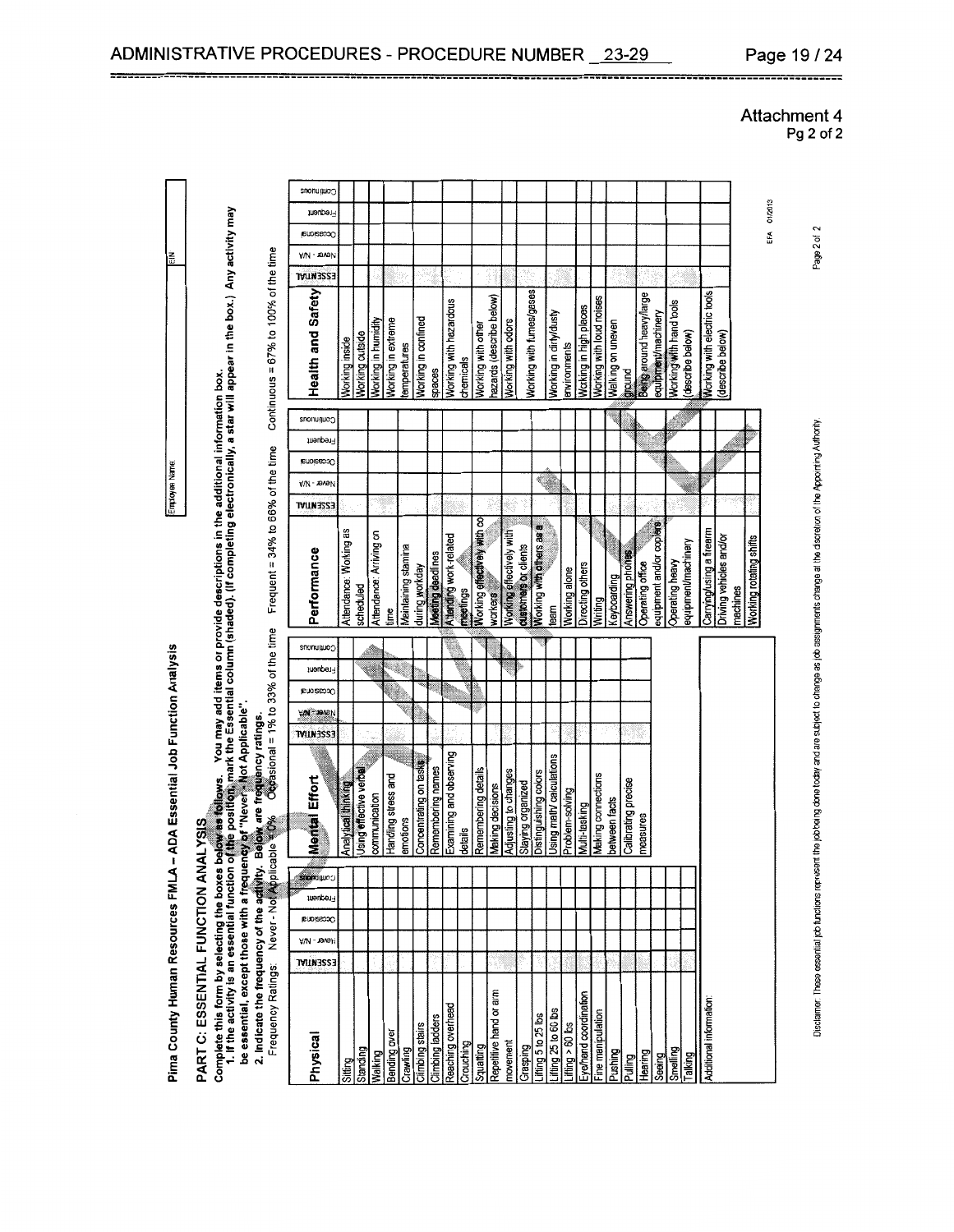Attachment 5 Pg 1 of 2



#### PIMA COUNTY HUMAN RESOURCES DEPARTMENT 150 W. Congress, 5<sup>th</sup> Fl., Tucson, AZ 85701 (520) 724-2728 I Fax: (520) 724-8253

MEDICAL INQUIRY FORM

| <b>NAME OF EMPLOYEE:</b>                                                                                                                          |                                                                                                                                                                                                                                        |                                                                                                                                                                                                                                    |                             |
|---------------------------------------------------------------------------------------------------------------------------------------------------|----------------------------------------------------------------------------------------------------------------------------------------------------------------------------------------------------------------------------------------|------------------------------------------------------------------------------------------------------------------------------------------------------------------------------------------------------------------------------------|-----------------------------|
|                                                                                                                                                   | A. Questions to help determine whether an employee has a disability.                                                                                                                                                                   |                                                                                                                                                                                                                                    |                             |
| determine whether an employee has a disability:                                                                                                   | For reasonable accommodation under the ADA, an employee has a disability if he or so has an impairment that<br>substantially limits one or more major life activities or a record of such an impairment. The cowing questions may help |                                                                                                                                                                                                                                    |                             |
|                                                                                                                                                   |                                                                                                                                                                                                                                        |                                                                                                                                                                                                                                    |                             |
|                                                                                                                                                   | Does the employee have a physical or mental impairment?                                                                                                                                                                                | Yes                                                                                                                                                                                                                                | $No$ $\square$              |
| If yes, what is the impairment?                                                                                                                   |                                                                                                                                                                                                                                        |                                                                                                                                                                                                                                    |                             |
| Is the impairment long-term or permanent?                                                                                                         |                                                                                                                                                                                                                                        | Yes □                                                                                                                                                                                                                              | Kho ⊡                       |
|                                                                                                                                                   | If not permanent, how long will the impairment likely last                                                                                                                                                                             |                                                                                                                                                                                                                                    |                             |
| and what limitations the employee would have<br>such as medication, medical supplies, equipment<br>reasonable accommodations or auxiliary aids or | Answer the following questions based on what liminations in<br>mploy<br>nitigatin,<br>aring a<br>prostite<br>л<br>modifications. Mitigating measures do not include or<br>glasses<br>ary                                               | as when his or her condition is in an active state<br>es were used. Mitigating measures include things<br>mobility devices, the use of assistive technology,<br>and learned behavioral or adaptive neurological<br>contact lenses. |                             |
| Does the impairment substantially if<br>most people in the general population<br>Note: Does not need to significantly or set                      | <b>Not life active</b><br>as co.<br>$e/v$ to $e^+$ to $v$                                                                                                                                                                              | ared to<br>Yes □*<br>et this standard.                                                                                                                                                                                             | No口                         |
| *If yes, what ma<br>□ Caring For Self<br>□ Interacting With Others<br>D Performing Manual Tas<br>Breathing<br>0<br>Worki                          | us/are an<br>activity or activi<br>!d?*<br>Hearing<br><b>Q</b> Walking<br>0<br><b>Manding</b><br>Seeing<br>0.<br>Speaking<br>0<br>dalar.<br>Learning<br>0<br><b>Toileting</b><br>Sitting<br>0                                          | Lifting<br>□<br>Sleeping<br>0<br>Concentrating<br>□<br>Reproduction<br>□                                                                                                                                                           | $\Box$ Other:<br>(describe) |
| Does tl<br>functio<br>Note: D                                                                                                                     | mpairment substantially and the operation of a major bodily<br>ntly severely restrict to meet this standard.<br>J Sigin                                                                                                                | Yes □*                                                                                                                                                                                                                             | No □                        |
| *If yes, what bodily fu<br>$\square$ Immune<br>Normal Cell<br>0.<br><b>Digestive</b><br>Bowel<br>о<br><b>Bladder</b><br>Genitourinary<br>о        | ion or functions is/are affected?*<br>Hemic<br>Special Sense Organs and Skin<br>▱<br>Lymphatic<br>Neurological<br>0.<br>Ο<br><b>Brain</b><br>0<br>Respiratory                                                                          | □ Circulatory<br>Endocrine<br>0.<br>Reproductive<br>0.<br>Musculoskeletal<br>0<br>Special Sense<br>0.<br>□ Cardiovascular                                                                                                          | Other: (describe)           |

PLEASE NOTE: The Genetic Information Nondistrimination Act of 2008 (GINA) prohibits employers and other entities covered by GINA Title II from<br>requesting or requiring genetic information of an individual or family member o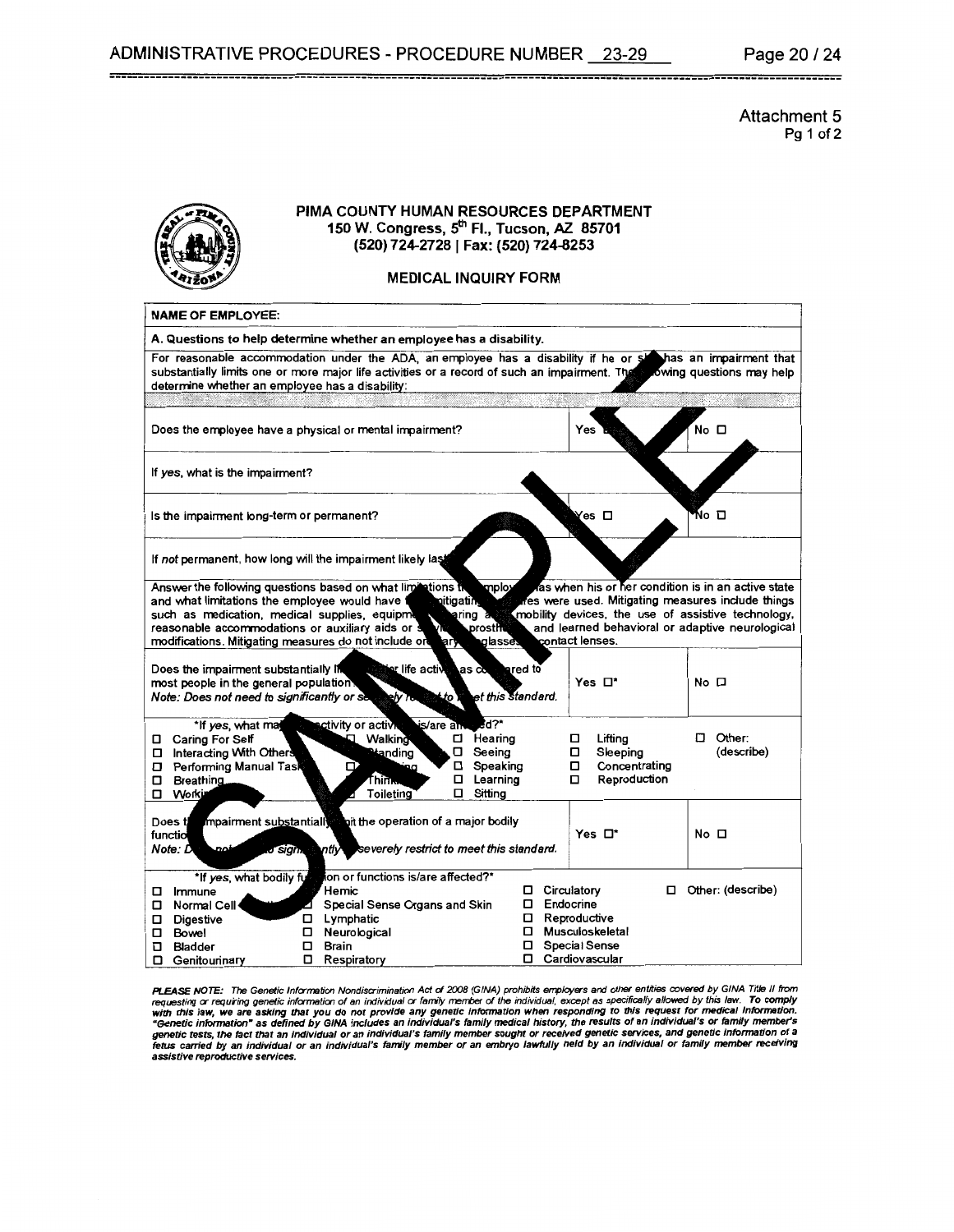Attachment 5 Pg 2 of 2

#### PIMA COUNTY HUMAN RESOURCES DEPARTMENT MEDICAL INQUIRY FORM Page Two

--------------------------------------------------------------------------------------------------------------------------

| B. Questions to help determine whether an accommodation is needed.                                                                                |                                                                                                                                                                                                                                           |
|---------------------------------------------------------------------------------------------------------------------------------------------------|-------------------------------------------------------------------------------------------------------------------------------------------------------------------------------------------------------------------------------------------|
| disability:                                                                                                                                       | An employee with a disability is entitled to an accommodation only when the accommodation is needed because of the<br>disability. The following questions may help determine whether the requested accommodation is needed because of the |
|                                                                                                                                                   | San Mari                                                                                                                                                                                                                                  |
| What limitation(s) is interfering with job performance?                                                                                           |                                                                                                                                                                                                                                           |
|                                                                                                                                                   | What job function(s) is the employee having trouble performing because of the limitation                                                                                                                                                  |
|                                                                                                                                                   | How does the employee's limitation(s) interfere with his/her ability to perform the job function(s                                                                                                                                        |
| C. Questions to help determine effective accommodation option                                                                                     |                                                                                                                                                                                                                                           |
| If an employee has a disability and needs an accommo<br>reasonable accommodation, unless the accommodation<br>determine effective accommodations: | on becau<br>employer must provide a<br>pf the t<br>bility.<br>oses an und<br>hardship.<br>dlowing questions may help                                                                                                                      |
| <u> Alexandria Ser</u>                                                                                                                            |                                                                                                                                                                                                                                           |
| Do you have any suggestions regarding possible a                                                                                                  | dations<br>prove job performance?                                                                                                                                                                                                         |
| If so, what are they?                                                                                                                             |                                                                                                                                                                                                                                           |
| How would your suggest<br>rove the empit                                                                                                          | s job performance?                                                                                                                                                                                                                        |
| D. Comments                                                                                                                                       |                                                                                                                                                                                                                                           |
|                                                                                                                                                   | Maus - Wartz                                                                                                                                                                                                                              |
|                                                                                                                                                   |                                                                                                                                                                                                                                           |
| <b>MEDICAL CARE</b>                                                                                                                               |                                                                                                                                                                                                                                           |
| Please print or type name:                                                                                                                        | Title (MD, DO, etc.): $\qquad \qquad$                                                                                                                                                                                                     |
| Signature:                                                                                                                                        | Phone: Fax:                                                                                                                                                                                                                               |
| Date:                                                                                                                                             |                                                                                                                                                                                                                                           |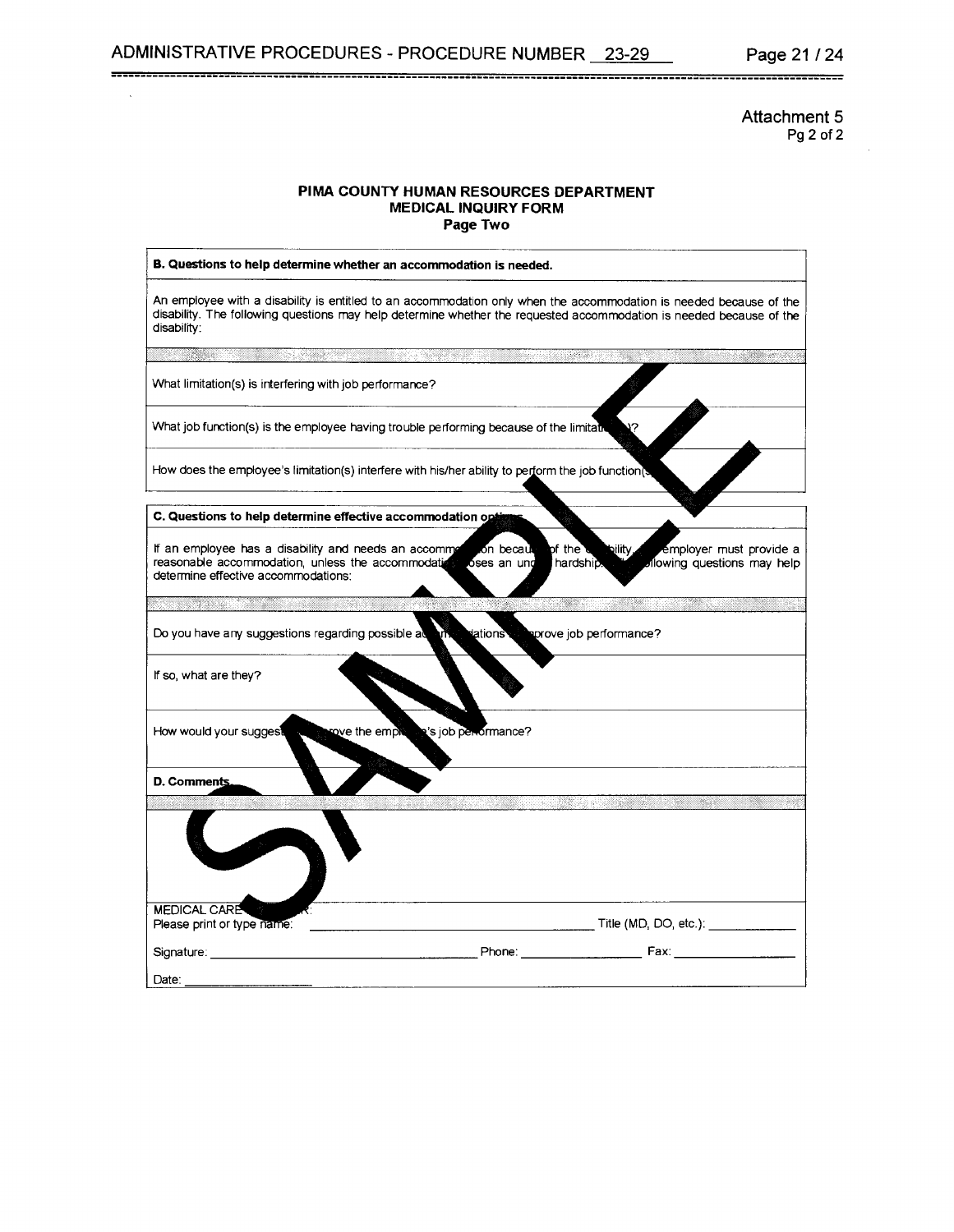#### Attachment 6

|              | <b>PIMA COUNTY</b><br><b>HUMAN RESOURCES DEPARTMENT</b>                                                 |
|--------------|---------------------------------------------------------------------------------------------------------|
|              | PIMA COUNTY ADA PANEL REVIEW FORM<br><b>VERIFICATION OF DISABILITY</b>                                  |
|              |                                                                                                         |
|              |                                                                                                         |
|              | List documents provided by employee and medical providers:                                              |
|              | List major life activity/activities affected by the impairment identifies<br>employee and/or me<br>ler: |
|              | List substantial limitations identified by employee and medical pro<br>eг:                              |
|              |                                                                                                         |
| Conclusion:  |                                                                                                         |
| П            | Employee is ELIGIBLE for the big Acco<br>modā                                                           |
| $\Box$       | Employee is NOT ELIGIBLE for<br><b>ASON</b><br>mmodations                                               |
| $\Box$       | More information is size wired before in Ranel can make a determination (specify):                      |
| Panel Member | Date                                                                                                    |
|              |                                                                                                         |
| Panel Member | Date                                                                                                    |
| Panel Member | Date                                                                                                    |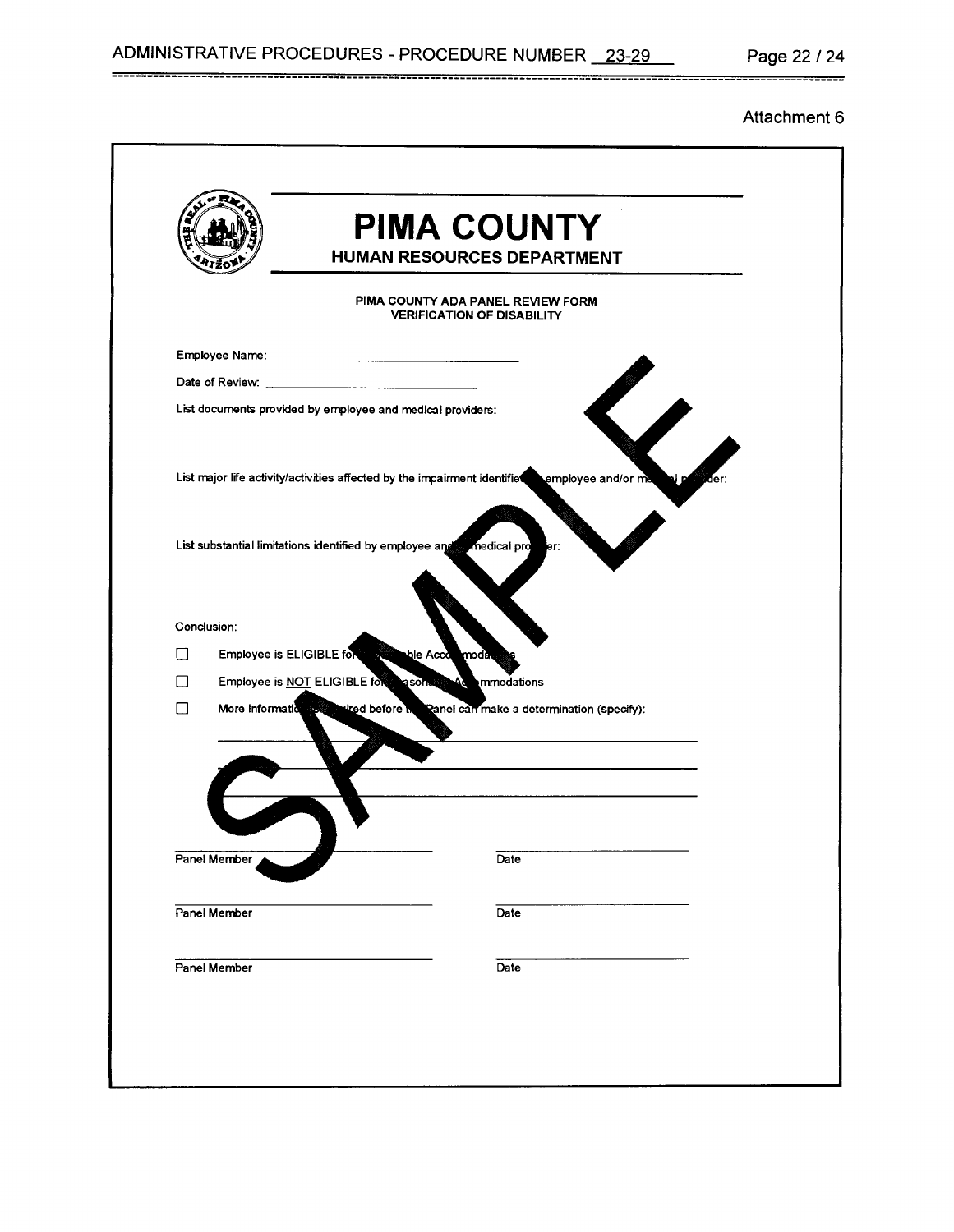--------------------------------------------------------------------------------------------------------------------------

**Attachment 7**  Pg 1 of 2

| PIMA COUNTY<br><b>REASONABLE ACCOMMMODATION REVIEW FORM</b><br>PIMA COUNTY EMPLOYEES                                                                                                                                                               |
|----------------------------------------------------------------------------------------------------------------------------------------------------------------------------------------------------------------------------------------------------|
| Employee Name:<br>Date of Initial Meeting:<br>ADA Case Number:<br>Date(s) of Continuation:                                                                                                                                                         |
| А.<br><b>PURPOSE OF THIS FORM</b><br>Initial Interactive Process Meeting<br>Case Reopened at the Reg<br>t of EMPLOYEE<br><b>Continuation of Previous Interactive Process Meeting</b><br>Case Reopened at the <b>P</b><br><b>Fest of DEPARTMENT</b> |
| of the Fol<br>NATURE OF ACCOMMODATION REQUEST (See Note at the Bott<br>ng Page)<br>В.                                                                                                                                                              |
| Change in Work Schedule: No reduction in hours worked<br>$\vert \ \vert$                                                                                                                                                                           |
| Days Worked:<br>Current Schedule:<br><b>Hours Worked Daily!</b>                                                                                                                                                                                    |
| Days Worked:<br>Requested Schedule:<br><b>Hours Worked</b>                                                                                                                                                                                         |
| Change in Work Schedule: Reduction in hours worked                                                                                                                                                                                                 |
| Hours Currently Worked Per Week:                                                                                                                                                                                                                   |
| Weekly Hours Requested To Be Worked:                                                                                                                                                                                                               |
| ittent Le<br>Change in Work Schedule: Occasional Breaks                                                                                                                                                                                            |
| Time Off for Medical Appointments<br>S,<br>eify<br>Occasional Breaks During the Day<br>Intermittent Medical Leave                                                                                                                                  |
| puter T<br>itor<br>Cđ.<br>Con<br>vter Mouse or Keyboard<br>Assistive Technology Requested - Spe<br>er Software<br>Device<br>List.<br>Other (explain below)                                                                                         |
| <b>Additional Informati</b>                                                                                                                                                                                                                        |
| Interpreter/Translator Ser<br>s                                                                                                                                                                                                                    |
| Rea                                                                                                                                                                                                                                                |
| Wd<br>ng From H<br>comn<br>ng                                                                                                                                                                                                                      |
| Co-Workers to Help with Lifting<br>Lifting <b>Manufacture</b> - Specif<br><b>Mechanical Lifting Device</b>                                                                                                                                         |
| Ergonomic Changes to<br>k Station (change height, lighting, etc.)                                                                                                                                                                                  |
| Modifications to Vvork Station Furniture (ergonomic chair, footstool, etc.)                                                                                                                                                                        |
| Service Animal (explain):                                                                                                                                                                                                                          |
| Other (explain):                                                                                                                                                                                                                                   |
|                                                                                                                                                                                                                                                    |